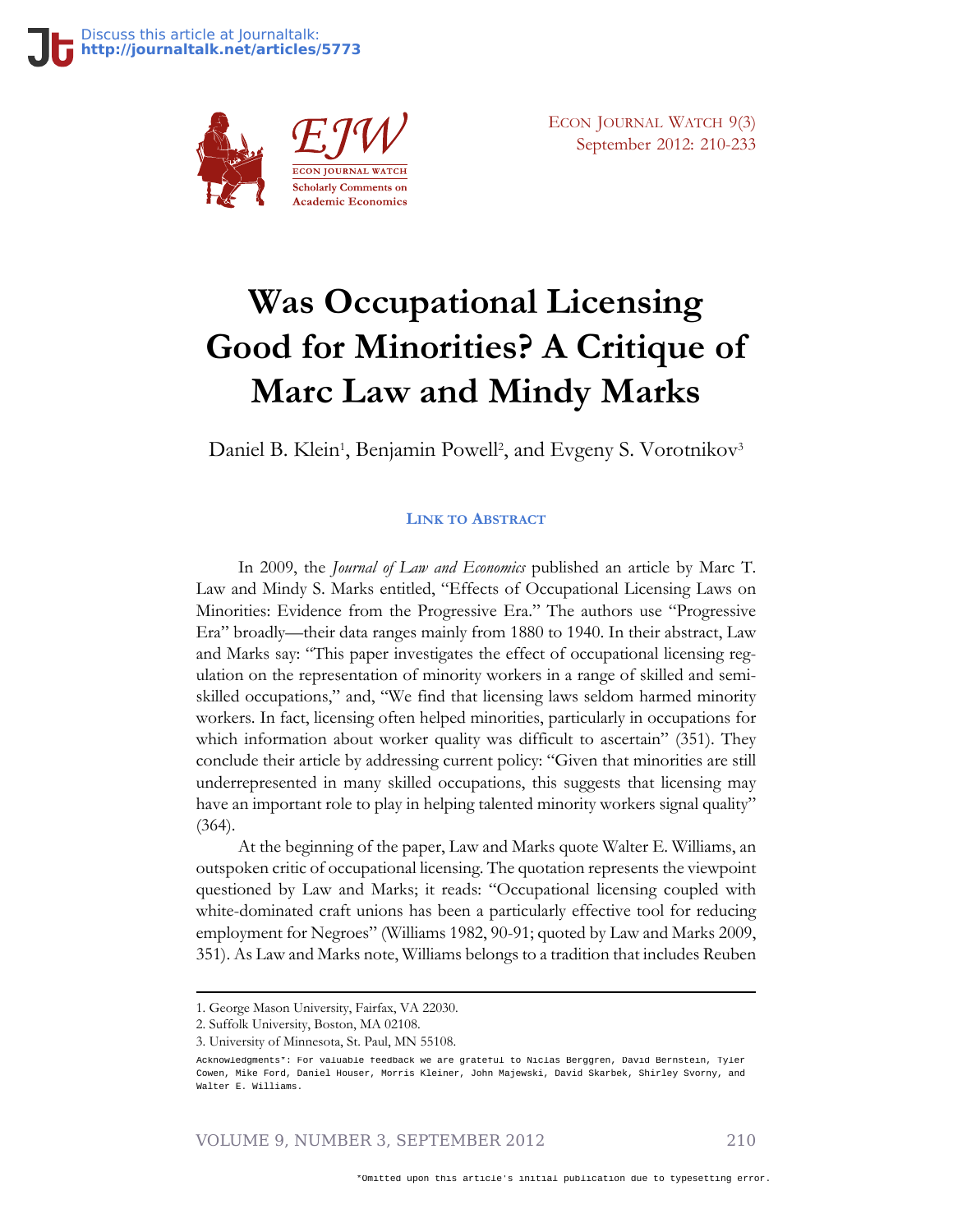Kessel (1958 and 1970), Armen Alchian and Kessel (1962), H. E. Frech (1975), and A. L. Sorkin (1977).<sup>4</sup>

Law and Marks use a state-based difference-in-differences approach to test the effect of licensing on the representation of blacks and women in 11 occupations: accountants, barbers, beauticians, engineers, midwives, pharmacists, plumbers, practical nurses, registered nurses, physicians, and teachers. In their conclusion, Law and Marks write: "Contrary to received wisdom, our empirical analysis suggests that the introduction of licensing did not generally harm black and female workers" (2009, 364).

Such efforts can certainly inform and improve understanding of the consequences of occupational licensing. After scrutinizing the article, however, we find many problems, and some of the problems seem to be quite important. Also, we apply falsification tests to their findings and the results are damaging. All told, the problems suggest that Law and Marks have little basis for upsetting the scholarly tradition indicating that occupational licensing has been detrimental to minorities.

The present critique makes many points. Although the single most important point comes first, thereafter we present our points in an order that facilitates explanation of the details of the Law and Marks article. Some highly important points do not come until later.

The reader may be interested to know that we submitted this paper to the *Journal of Law and Economics* in a form essentially identical to the present one, but it was rejected.

### **Problems with their data**

#### **A Census-reported practitioner in a licensing state is not necessarily licensed**

Licensing is instituted principally at the state level.<sup>5</sup> States imposed licensing on, say, plumbers at different dates. The difference-in-differences approach aims to detect the effects of the imposition relative to what is happening in the states without the law. In principle, this method helps to control for trends occurring apart from licensing, such as overall movements of blacks or women into non-

<sup>4.</sup> Kleiner (2006) and Stephenson and Wendt (2009, 184-189) summarize the economic literature on licensing.

<sup>5.</sup> Freeman (1980, 167) offers the following useful clarification: "state laws differ in applicability, some requiring licensing in cities above a certain size and others permitting cities to license occupations."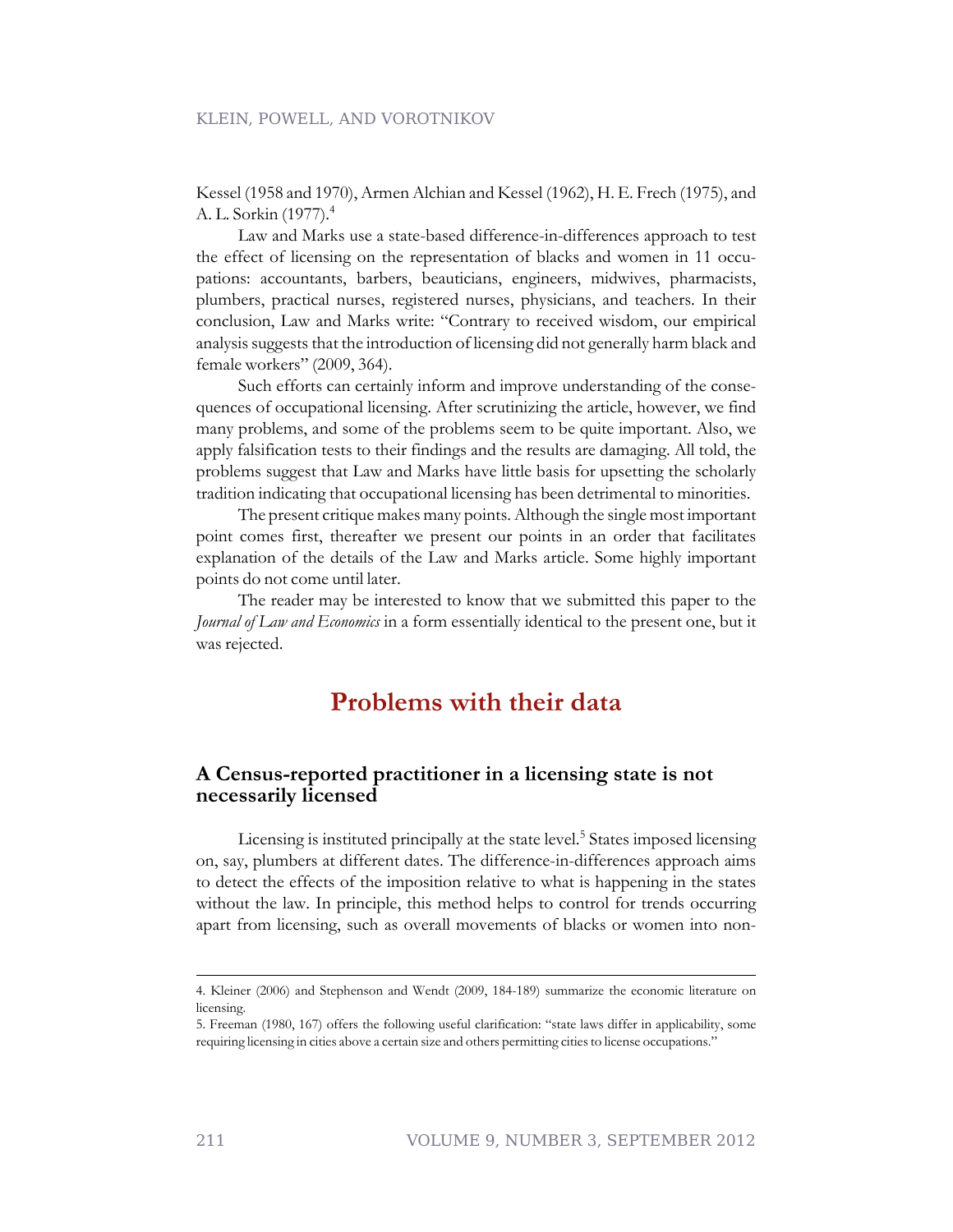agricultural work. For data on when a state imposed licensing on an occupation, Law and Marks draw from the report entitled *Occupational Licensing Legislation in the States*, produced and published by the Council of State Governments (1952).

For data on the number of practitioners in an occupation, such as plumbing, Law and Marks do *not* draw from records of plumbers licensed. Instead, their data on occupational employment comes from the Integrated Public Use Microdata Samples (IPUMS-USA 2010) of the Census of the Population. As they note in their paper (2009, 356), the data on occupation is self-reported.

People sometimes practice without a license. The Census was not and is not used to enforce against unlicensed practice, so there would be seem to be little reason for an unlicensed plumber or nurse not to report his or her true occupation. Law and Marks propose that, when representation of blacks and women increased, it was *because* licensing introduced a way for blacks and women to assure quality. Yet we do not know that those blacks and women had a license.

That a Census-reported practitioner in a licensing state is not necessarily licensed is a fact that should greatly affect the researcher's treatment of the data and results. Remarkably, however, Law and Marks make no mention of this fact, and thus give no discussion of how it affects an understanding of the data and results. It is curious that, in a *Journal of Economic History* article by Law and Sukkoo Kim (2005), an article that also uses the Census data, Law and Kim suggested that one possible reason that licensing did not appear to reduce entry was "because enforcement of early licensing laws was weak" (740; see also 731 n. 23). Yet the importance of unlicensed practice is never acknowledged in the 2009 article by Law and Marks.

In their article, Law and Marks make almost no statement to the effect that they are treating Census-reported practice in a licensing state as licensed practice. There is one explicit statement that would be true only if all Census-reported practice in a licensing state were licensed practice. Here we reproduce their Figure 1 (Law and Marks 2009, 355), which charts occupations over time. The vertical axis is labeled "Percent of Workers Licensed." The line for plumbers, for example, leads the reader to think that, by 1950, 28 percent of all plumbers in the country were licensed. What their data actually tell us is that 28 percent of plumbers in 1950 *worked in licensing states*. In light of the fact that not all Census-reported practice in a licensing state is licensed practice, we see that the axis label "Percent of Workers Licensed" is incorrectly labeled. The correct label would be "Percent Working in Licensing States."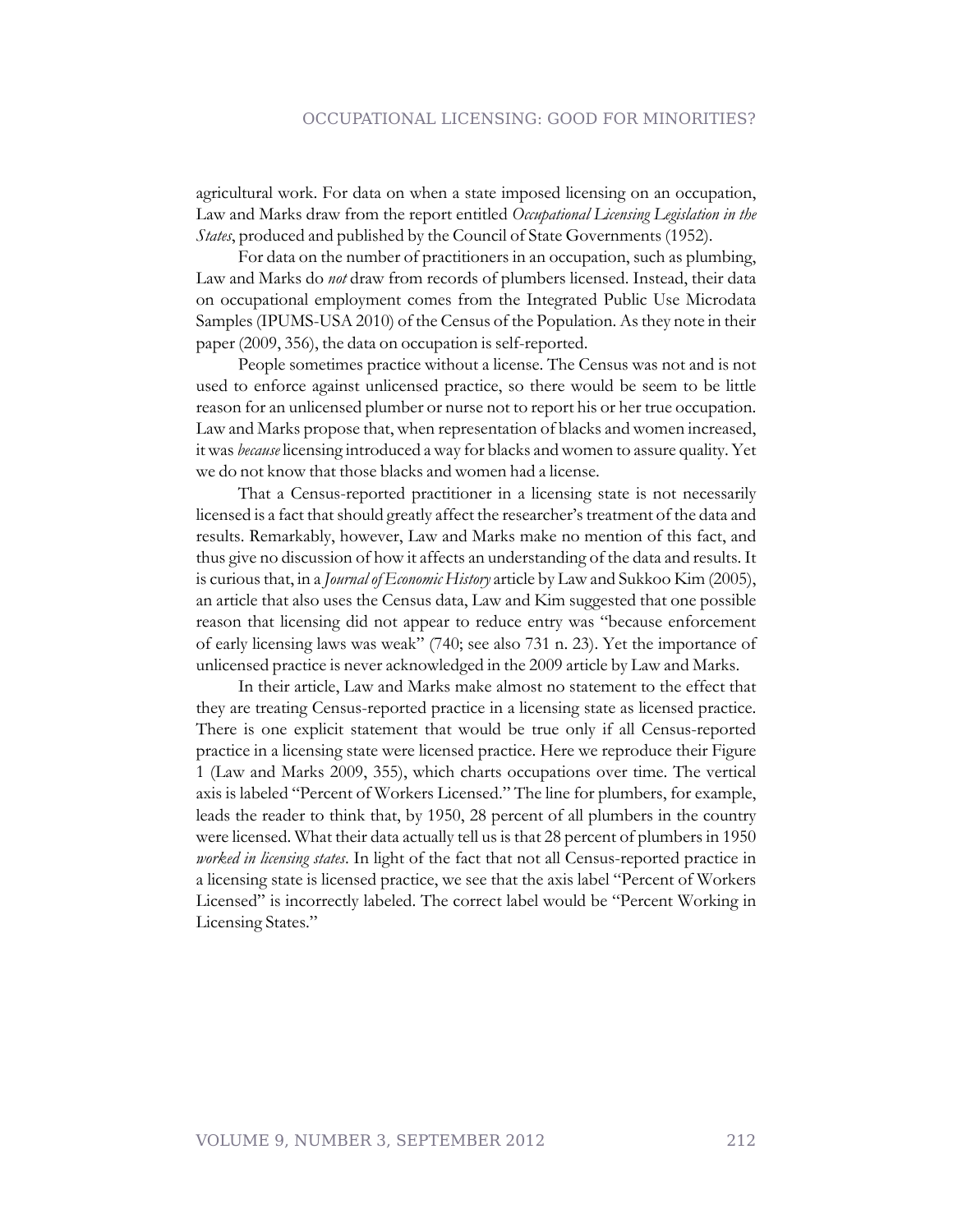**Figure 1**. A direct reproduction of Law and Marks's Figure 1 (2009, 355): The label on the vertical axis would be sound only if all Census-reported practice in a licensing state were licensed practice.



With that one exception, Law and Marks avoid ever saying explicitly that all Census-reported practice in a licensing state is licensed practice. Their statements throughout the paper, about the impact of licensing laws on minority representation in the occupation, let the reader fall into thinking that all Census-reported practice in a licensing state is licensed practice. In never pointing out the falsehood of such a thought, Law and Marks suggest *implicitly*that all Census-reported practice is licensed practice.

Law and Marks might defend themselves by saying that they were careless in labeling the vertical axis of Figure 1, and, further they might claim that we can *suppose* that, in a licensing state, the ratio of licensed practice to Census-reported practice is generally the same for the majority (white/men) as it is for the minority (blacks/women). That is, they might assert that the fact that not all Censusreported practice in licensing state is licensed practice merely introduces classical measurement error. One cannot find a defense of such a supposition in Law and Marks (2009), for they do not even acknowledge the issue.

But there are reasons to suspect, rather, that in a licensing state the ratio of licensed practice to Census-reported practice would be higher for whites/men than it would be for blacks/women. Let's examine plumbers as a concrete example.

In his book *The Negro and Organized Labor* (1965), Ray Marshall explains that in 1953 the Maryland Senate conducted an investigation of the Maryland's State Board of Plumbing Commissioners to "explain evidence of discrimination against plumbers in the state" (Marshall 1965, 115).<sup>6</sup> It disclosed that there were 3,200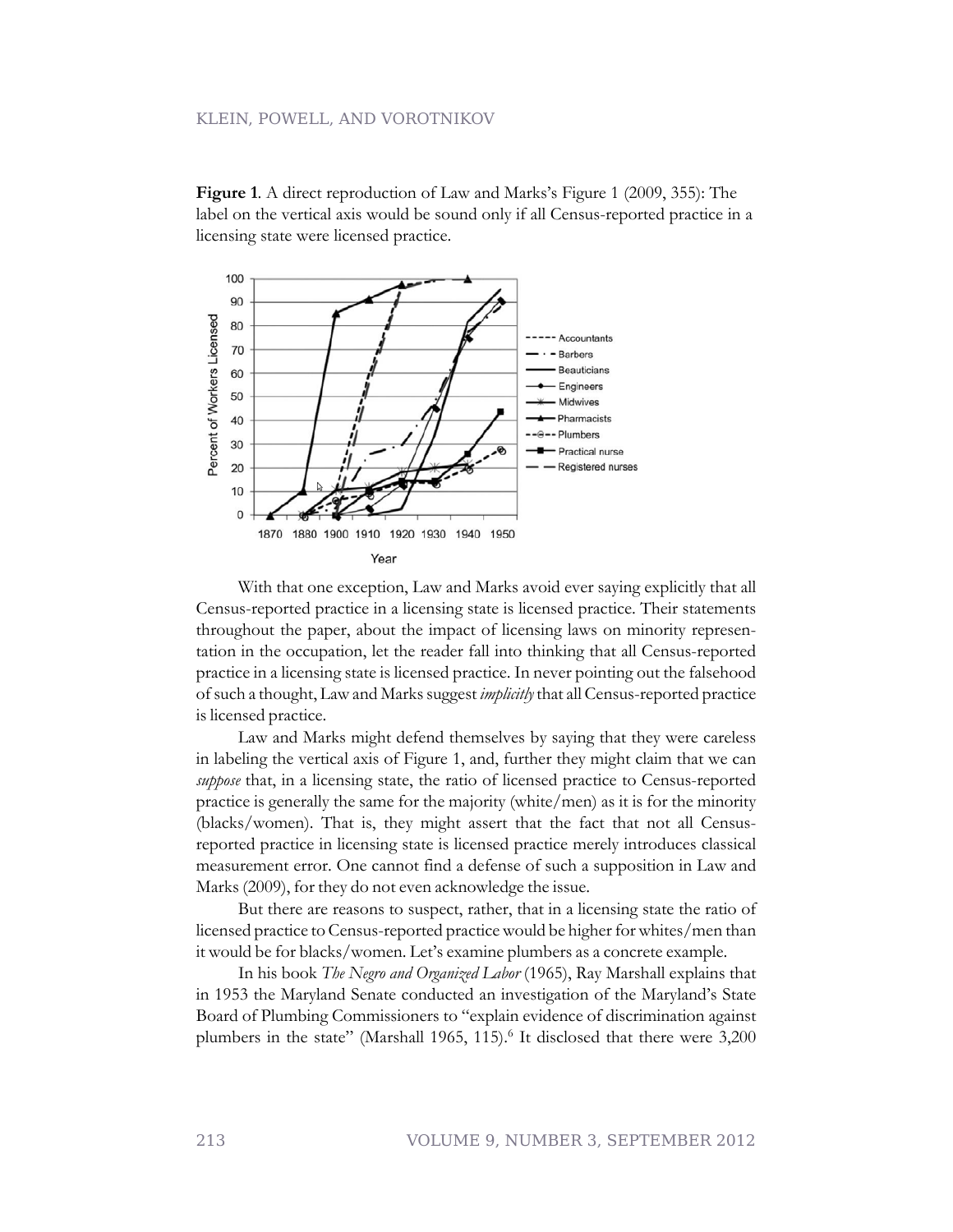#### OCCUPATIONAL LICENSING: GOOD FOR MINORITIES?

licensed plumbers in Maryland in 1953, and only two were black (115-116). Meanwhile, the Census for Maryland for 1950 showed 6,265 plumbers, of which 6,169 were white and 96 were black.

|                      | A                                                                                            | B                                 |                | D             |
|----------------------|----------------------------------------------------------------------------------------------|-----------------------------------|----------------|---------------|
| Maryland<br>plumbers | 1953 Maryland<br>Senate<br>investigation:<br>LICENSED                                        | 1950 Census-<br>reported plumbers | A as $\%$ of B | B as $%$ of A |
| White                | 3198                                                                                         | 6169                              | 51.8%          | 192.9%        |
| Black                | 2                                                                                            | 96                                | $2.1\%$        | 4800.0%       |
| ALL                  | 3200                                                                                         | 6265                              | $51.1\%$       | 195.8%        |
|                      | <i>Sources</i> : Column A: Marshall (1965, 115-116); column B: U.S. Census (IPUMS-USA 2010). |                                   |                |               |

**TABLE 1. Plumbers in Maryland, ca. 1950: whites and blacks**

In Table 1, the numbers in column A are the numbers from the 1953 Maryland Senate investigation, and the numbers in column B are as we find them from the 1950 Census. Column C shows that 51.8 percent of white plumbers were licensed while only 2.1 percent of black plumbers were licensed. Table 1 constitutes simple, straightforward evidence that the licensed percentage among whites was much greater than the licensed percentage among blacks. If one were to suppose—as does Law and Marks's label on their Figure 1—that Census-reported practice were taken as licensed practice, then, as shown in column D, for Maryland in 1950 the number of licensed black plumbers would be overstated by 4,700 percent!

To our knowledge, the information from the 1953 Maryland Senate investigation on licensing and plumbing is the only such information available on actual numbers of licensed practitioners; no one seems to have a data series of licensed practitioners for the period. The Maryland case might be an extreme one. First, the motivation for the 1953 investigation was a concern about the discriminatory effect of licensing in plumbing in Maryland.<sup>7</sup> We can also imagine why unlicensed practice may be much more widespread in plumbing than in several other occupations treated by Law and Marks.

Although the Maryland plumbing data might be an extreme case, it nonetheless illustrates the broad truth that, typically, unlicensed practice was (and may

<sup>6.</sup> In our research for the present critique, we consulted with David Bernstein, who has published research on how licensing affected blacks in the time period covered by Law and Marks (Bernstein 1994; 2001, ch. 2). Bernstein put us on to this information that bears directly on the issue at hand.

<sup>7.</sup> Northrup (1944, 24) remarked: "At present [1944] six Negroes are studying nights in the hope of being Maryland's first licensed plumbers of their race." Marshall (1965, 115) reported that these black plumbers had been trying to comply with the state licensing regulations and secure their licenses since 1941, passing a journeyman test only after legislative investigation and adverse publicity in 1949. Marshall further noted that: "[N]o black plumbers passed the examination to become a master plumber."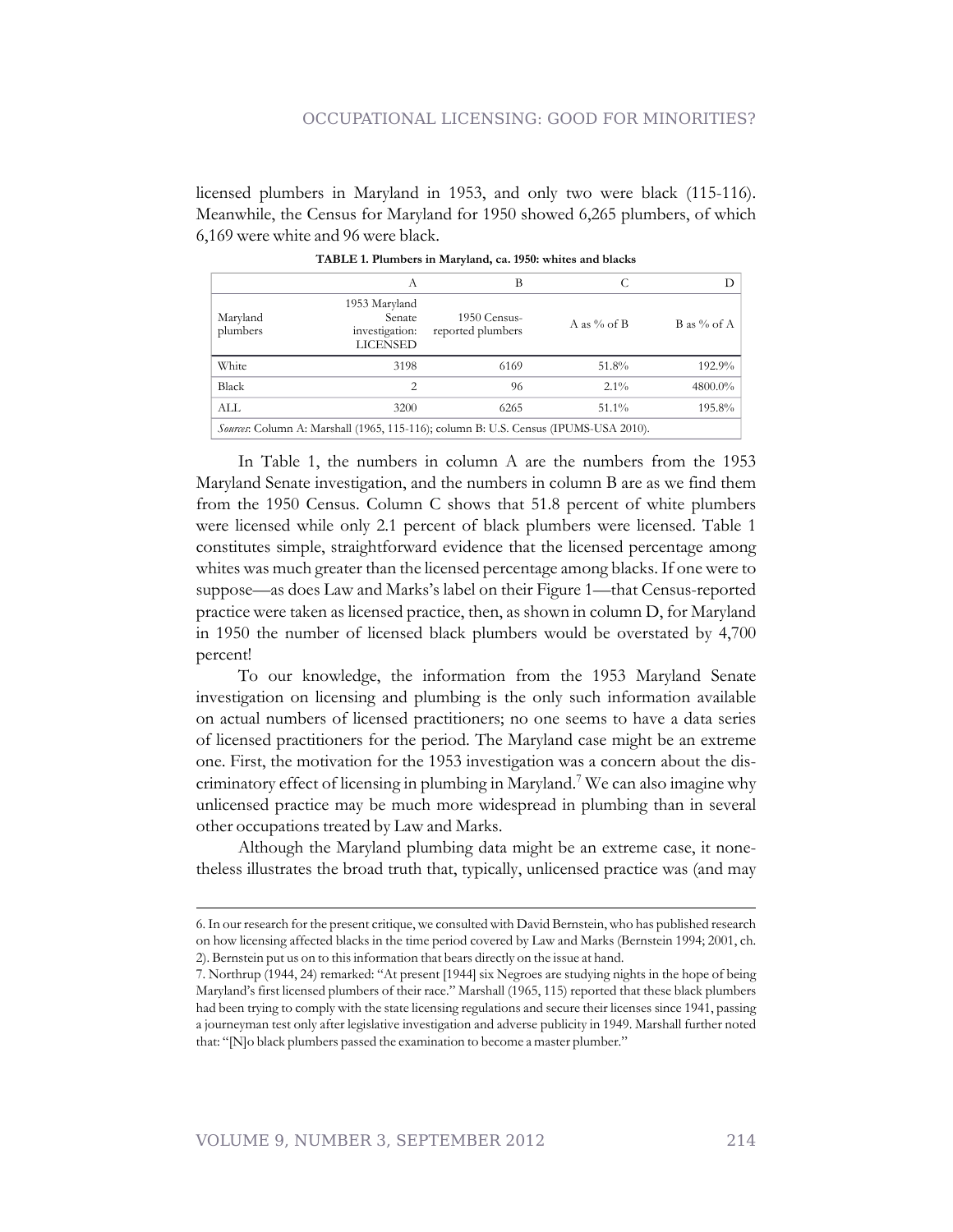well remain) much more common among black practitioners than among white practitioners, and probably also for women than for men. For example, Marshall writes: "*as with the electricians*, licensing laws have been used to bar Negroes from the plumbing trade," (1965, 115; italics added), and he relates that in 1962 there were just two licensed black electricians in Atlanta (112).

David Bernstein (2001, 35-36) explicitly warns researchers against using the Census data in just the way that Law and Marks do. He illustrates the hazard with the example from Maryland in 1953, but also he provides ample other illustration, including the following:

The first African American passed a plumbers' licensing exam in Colorado in 1950 only after pressure from civil rights authorities. There was only one licensed African American plumber in Charlotte in 1968. As late as 1972, Montgomery County, Alabama, had only one licensed African American plumber, and he was able to get his license only after a ferocious struggle with the local plumbers' union. By the early 1970s there were still very few licensed African American plumbers in the United States. (Bernstein 2001, 36)

Bernstein (2001, 38-39) quotes the black barber Ben Taylor protesting to the Virginia state legislature that his colleagues would "dye old Virginia with their blood" before complying with a proposed licensing law on barbers. Stuart Dorsey (1983) discussed reasons why a significant number of black barbers operated without licenses in St. Louis and Chicago. Unlicensed minorities often practice in segmented markets, as has often been observed in taxi markets (Suzuki 1985 and 1995). Segmented markets were especially likely in the pre-Civil Rights South, when state regulation consciously sought to limit public interaction of blacks and whites.

During the decades treated by Law and Marks, fraternal and mutual-aid societies were pervasive (Beito 2000, 2). Membership rates were high among blacks, immigrants, and poorer people. The organizations often provided services that the Census taker would record as nursing, midwifing, doctoring, or teaching. David Beito studied a few black hospitals in Mississippi and writes: "By 1960… [t]he commission gradually shifted from its previous policy of regulatory laissezfaire and started to issue citations" (2000, 195). In other words, enforcement was lax prior to 1960. What was being enforced? The citations were "finding the hospitals guilty of infractions such as inadequate storage and bed space, failure to install doors that could swing in either direction, and *excessive reliance on uncertified personnel*" (195, italics added). The example of the mutual aid societies helps us to realize that many occupations were ripe for unlicensed practice by blacks and by women.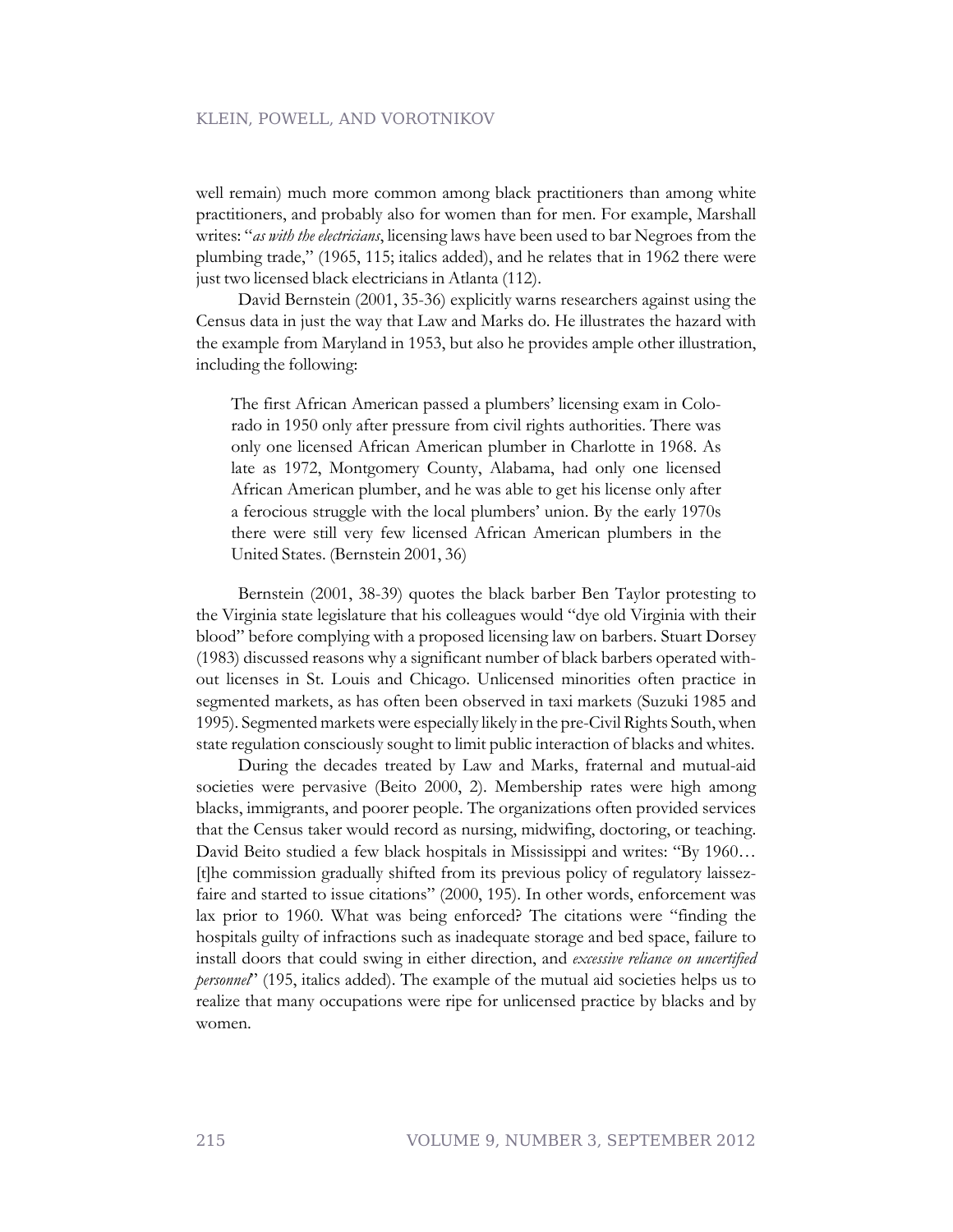Law and Marks might agree that rates of unlicensed practice were significantly higher among whites/men than among blacks/women, but say that what they are measuring is practice *per se*, regardless of whether the practice was conformant to or in violation of licensing laws. The problem with such a response would be, however, that it goes against the overarching interpretation they give to their findings. That interpretation is that licensing laws provided minorities with a means of signaling their quality, and that *for that reason* their representation in the occupation only rarely was found to decline and in some cases even go up.

Although no one has extensive data about the relative rates at which whites vs. blacks (as well as, men vs. women) were licensed when practicing in a licensing state, we regard a supposition that those rates were roughly equal to be so at odds with scholarly knowledge that it must bear the burden of proof. Law and Marks have done nothing to overcome the burden of proof in justifying the supposition.

It would be reasonable to judge the points of this section as fatal to Law and Marks's article. But their article suffers also from many additional problems.

#### **Is their data on regulation reliable?**

The monograph entitled *Occupational Licensing Legislation in the States* (1952) (hereafter*OLLS*) warns researchers to be extremely careful using its data: "[Survey] procedure often results in differing interpretations in responding to particular questions. As far as possible these have been reconciled, but some conflicts doubtless remain, *particularly with respect to dates of initial licensing acts*" (*OLLS*, 9, italics added).

In an attempt to verify the data provided by *OLLS*, we examined the case of the legal profession because in that case the necessary regulatory data was available in two alternative sources. When the regulatory data in the legal profession provided by *OLLS* was compared with regulatory data provided by H. L. Wilgus (1908) and Richard Abel (1989), we found significant discrepancies in when regulations were introduced. *OLLS* reported data on when regulations were introduced in the legal industry for 29 states. For 16 states, *OLLS* reported that the profession did not have licensing regulations, yet Wilgus (1908, 682) reported that those 16 states already did have licensing regulations, and for 12 out of 16 states the discrepancy between the reported years exceeded a decade. Abel's (1989) discussion of the development of licensing regulation in the legal profession supports Wilgus rather than *OLLS*. If Wilgus and Abel are correct, then the data in 55 percent of the states reported in *OLLS* for the legal profession was incorrect. Such a major discrepancy raises doubts regarding the accuracy of the regulatory data on other occupations used by Law and Marks.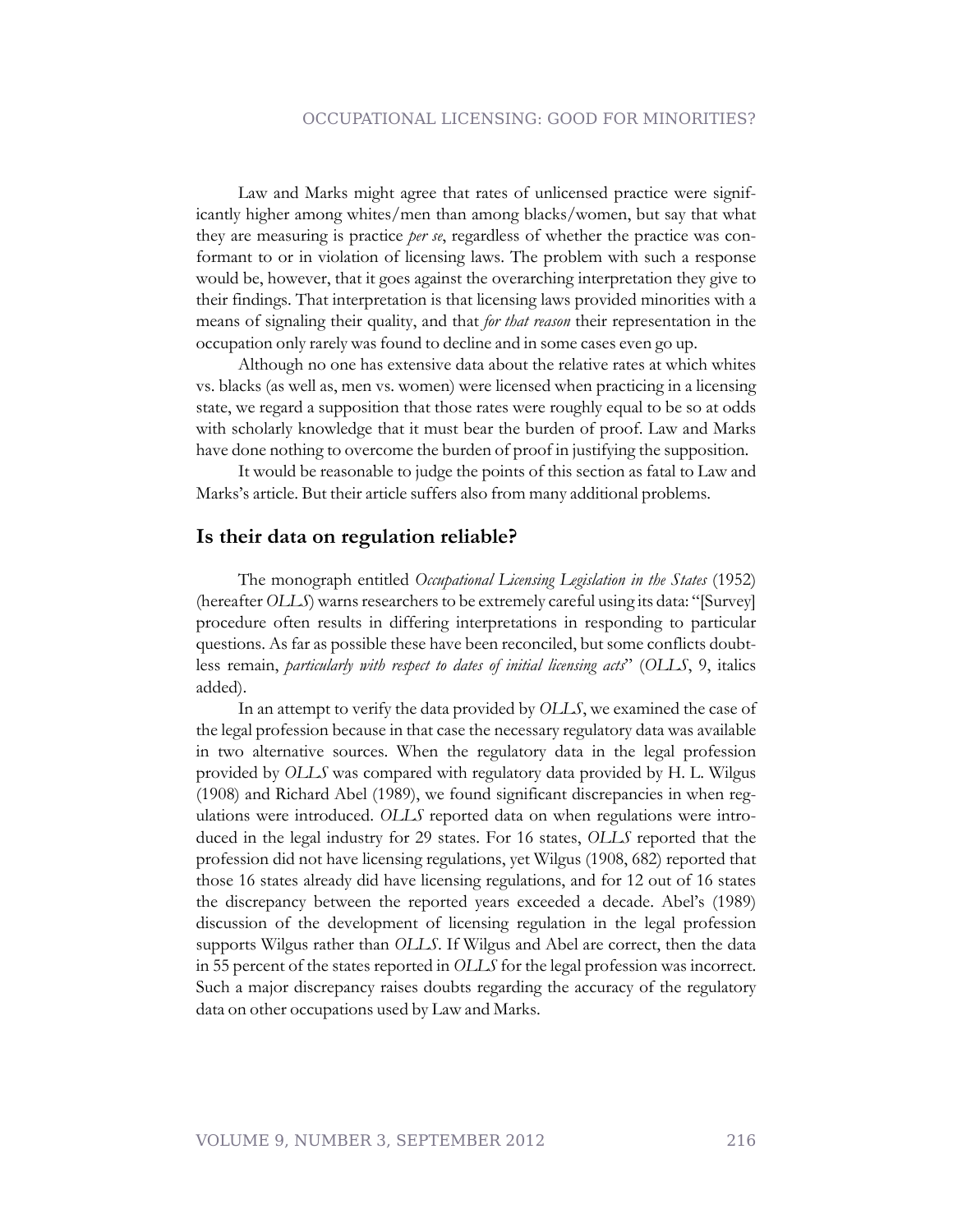### **Problems with their analysis**

Law and Marks examine 11 occupations. For nine—accountants, barbers, beauticians, engineers, midwives, pharmacists, plumbers, practical nurses, and registered nurses—they simply observe when a state licensed the occupation without any regard for the details of the licensing requirements. For two occupations, physicians and teachers, they looked at the effect of two particular educational requirements. Tables 1 and 2 summarize their findings for women and blacks in the eleven occupations. Blank cells indicate that data limitations prevented them from analyzing the occupation while "No Finding" indicates that data was analyzed but that there was not a statistically significant result.

Consider the simpler analysis of nine occupations. For blacks, we see "Positive" for practical nurses and "Negative" for barbers. For women, we see "Positive" for engineers, pharmacists, plumbers, and registered nurses, and no "Negative."

As for the investigation of physicians, they find that the requirement of some pre-med college education helped blacks; the three other effects were statistically insignificant. In the investigation of teaching license requirements, they find that both educational requirements helped blacks, and that both hurt women.

Our Tables 2 and 3 represent the essence of the empirical evidence offered by Law and Marks. Taking the results shown in Tables 2 and 3 at the face value, it would not be surprising if a reader figured, as Law and Marks say, that the evidence indicates that licensing did *not* tend to harm blacks or women; in fact, on balance it seems to have helped in a few instances.

|                  | Black      | Female     |
|------------------|------------|------------|
| Accountant       |            | No Finding |
| Barber           | Negative   |            |
| Beautician       | No Finding |            |
| Engineer         |            | Positive   |
| Midwife          | No Finding |            |
| Pharmacist       |            | Positive   |
| Plumber          | No Finding | Positive   |
| Practical Nurse  | Positive   | No Finding |
| Registered Nurse | No Finding | Positive   |

| TABLE 2. Summary of the difference-in-      |  |
|---------------------------------------------|--|
| differences results of Law and Marks (2009) |  |
| for nine occupations                        |  |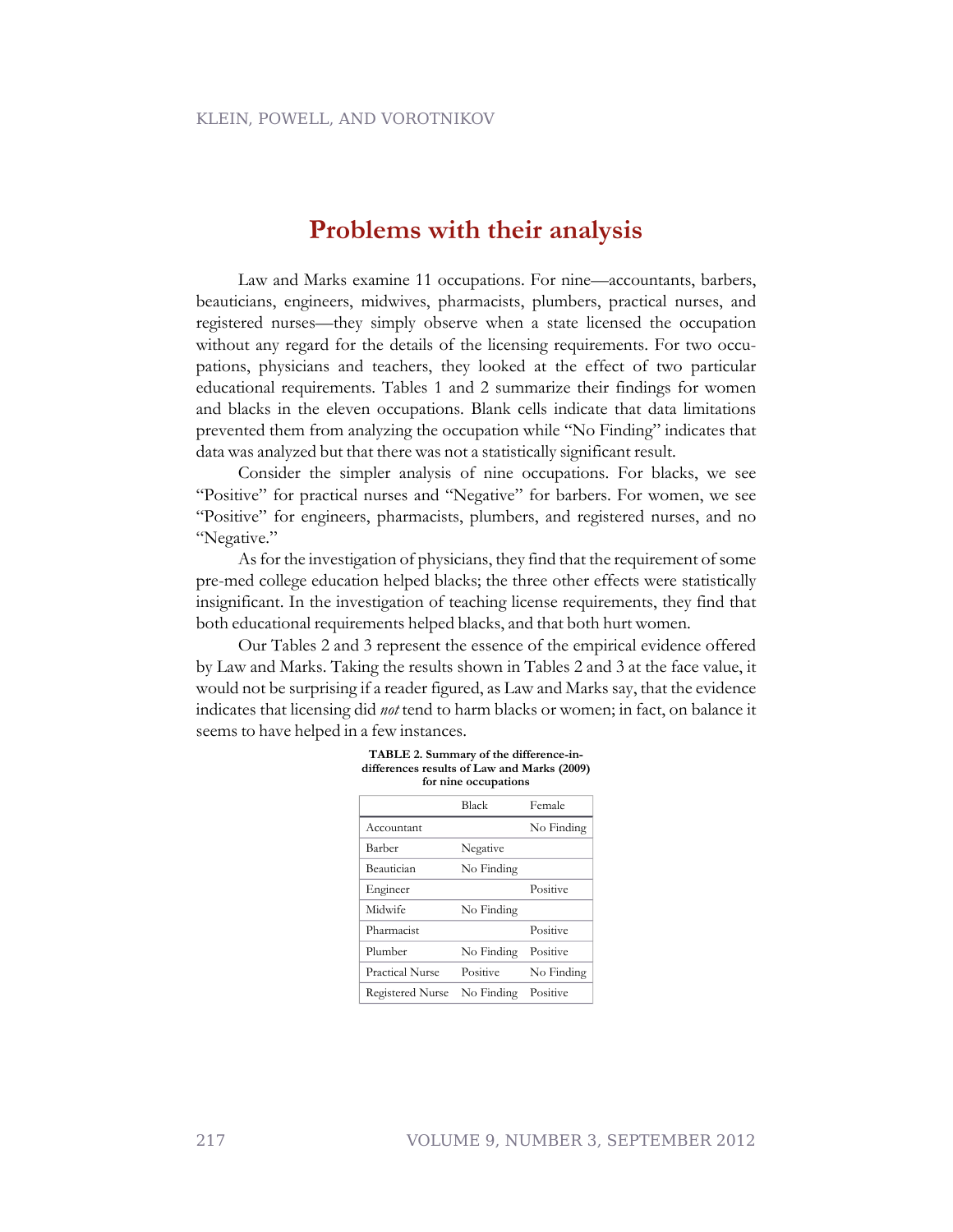#### OCCUPATIONAL LICENSING: GOOD FOR MINORITIES?

| results of Eaw and mains (2007) for specific ficensing<br>requirements in two occupations |              |            |  |  |  |  |
|-------------------------------------------------------------------------------------------|--------------|------------|--|--|--|--|
|                                                                                           | <b>Black</b> | Female     |  |  |  |  |
| Physician                                                                                 |              |            |  |  |  |  |
| 4-Year Medical Degree                                                                     | No Finding   | No Finding |  |  |  |  |
| Some Pre-Med College Ed                                                                   | Positive     | No Finding |  |  |  |  |
| Teacher                                                                                   |              |            |  |  |  |  |
| High School Degree                                                                        | Positive     | Negative   |  |  |  |  |
| Some College Ed                                                                           | Positive     | Negative   |  |  |  |  |

**TABLE 3. Summary of the difference-in-differences results of Law and Marks (2009) for specific licensing**

In Tables 2 and 3 the word "Positive" appears eight times and the word "Negative" three times. We proceed to point out further problems with Law and Marks's analysis. These problems indicate that there should likely be more Negatives and fewer Positives.

#### **Criteria for including occupations: Sample selection bias**

On what basis were the 11 occupations selected? Law and Marks state the criteria as follows:

For an occupation to be included in our sample, it had to meet three criteria. First, the adoption of licensing regulation had to span at least 2 decades. Second, the occupation had to have a sufficiently large sample in the Integrated Public Use Microdata Samples (IPUMS) of the Census of Population. Finally, at least 1 percent of the people in the occupation had to be either black or female. (Law and Marks 2009, 355)

The final criterion, that at least one percent be black or female—by which they mean one percent in each case (not combined)—could well have selected certain occupations out of the study *because* licensing was so strongly discriminatory. If, for example, attorneys were selected out of the study by the one-percent criterion, it could be that it was because licensing helped to make the field so devoid of blacks and women. The occupation selection method would be biased if it eliminated from the investigation occupations for which licensing kept representation of blacks and women below the cutoff level of one percent.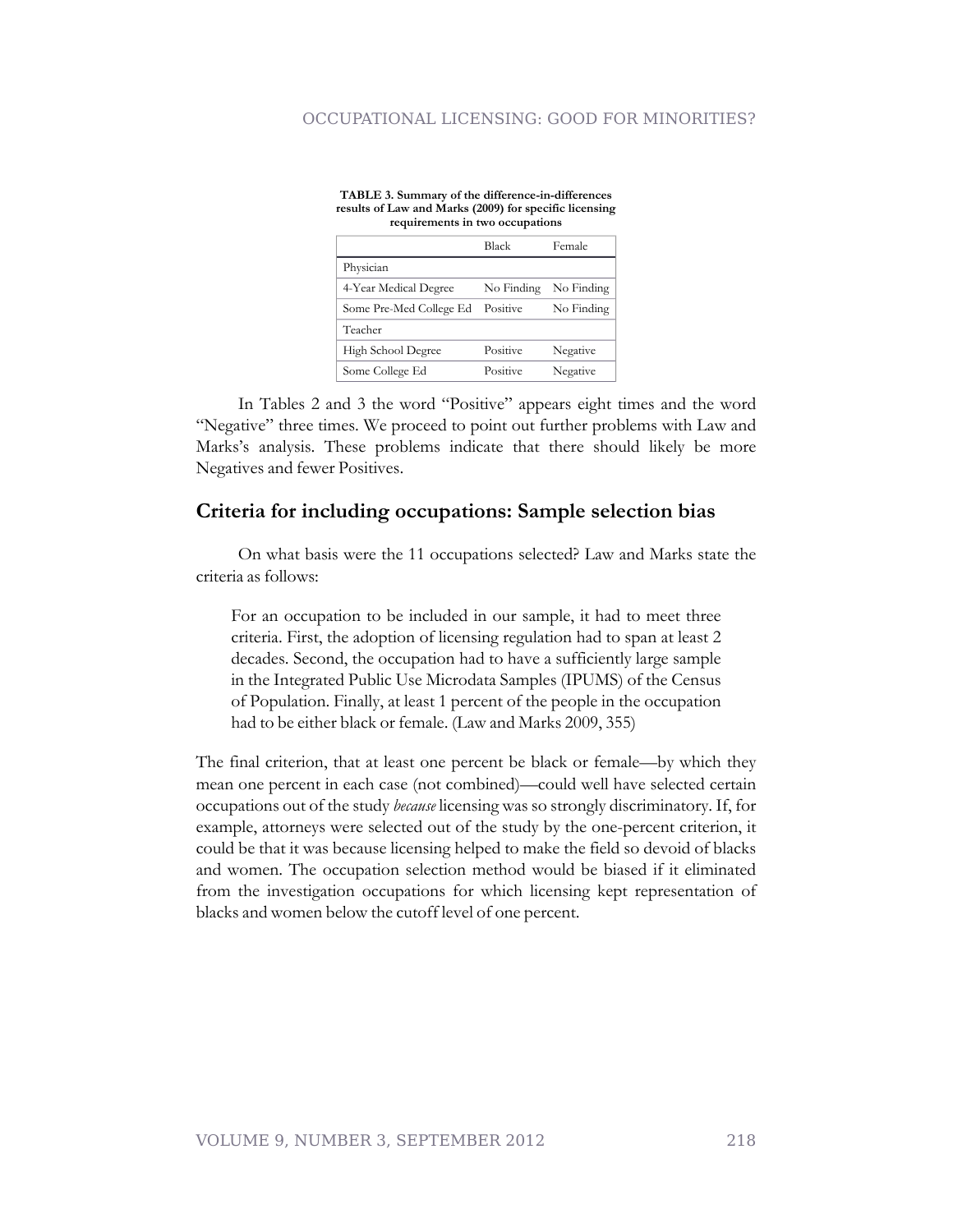#### **Criteria for including occupations: In several cases, the participation rates are small**

Again, one criterion for including an occupation in the study was that "at least 1 percent of the people in the occupation had to be either black or female" (355). When we look at the Positive findings, the minorities' participation rates are often very low. Reading the descriptive table (Law and Marks 2009, 357), we see that women made up only 1.17 percent of engineers, 1.2 percent of plumbers, and 3.62 percent of pharmacists, while blacks made up only 1.4 percent of physicians. Thus three are within 0.4 percentage points from being excluded from the study.

Law and Marks note, "In those cases for which the number of minority workers is very small, we must be cautious because many state-year cells contain no minority workers in a given occupations" (358). They add: "However, because we have information on many occupations for which different states enacted licensing laws at different times, finding similar results across different occupations gives us more confidence in our analysis" (358). This last sentence seems to say that, because several of the small-participation cases come out Positive, the effect seems to be real. But it could be that these small-participation cases come out Positive because of the problems in their analysis. In that case, Law and Marks use spurious findings to justify one another.

#### **Licensing misidentified: State certification is not licensing**

One of the biggest problems with their paper is that Law and Marks lump certification in with licensure. In some of the occupations included by Law and Marks, the government offers the service of certifying practitioners, but does not threaten those who practice without a certificate; they are prevented merely from *using the title* conferred by the certificate. Thus a certification may help signal quality to overcome discrimination, but, unlike a license, it does not create a barrier capable of excluding minorities from a profession.

In Table 3 we see that Law and Marks report four statistically significant results for teachers. But they have misidentified teacher certification as teacher licensing: We believe that in no states were people required to have a license to teach in a private school. There is also the problem of cases where no significant results were found. Law and Marks found no statistically significant relationship between "licensing" and female participation in the accounting profession. Yet accountants had (and have) the option of being certified, becoming a CPA, but are not required to do so to practice. Hence the finding of no adverse impact should be related to certification, not to licensing. This point is also relevant for engineers and for registered and practical nurses. In these occupations Law and Marks claim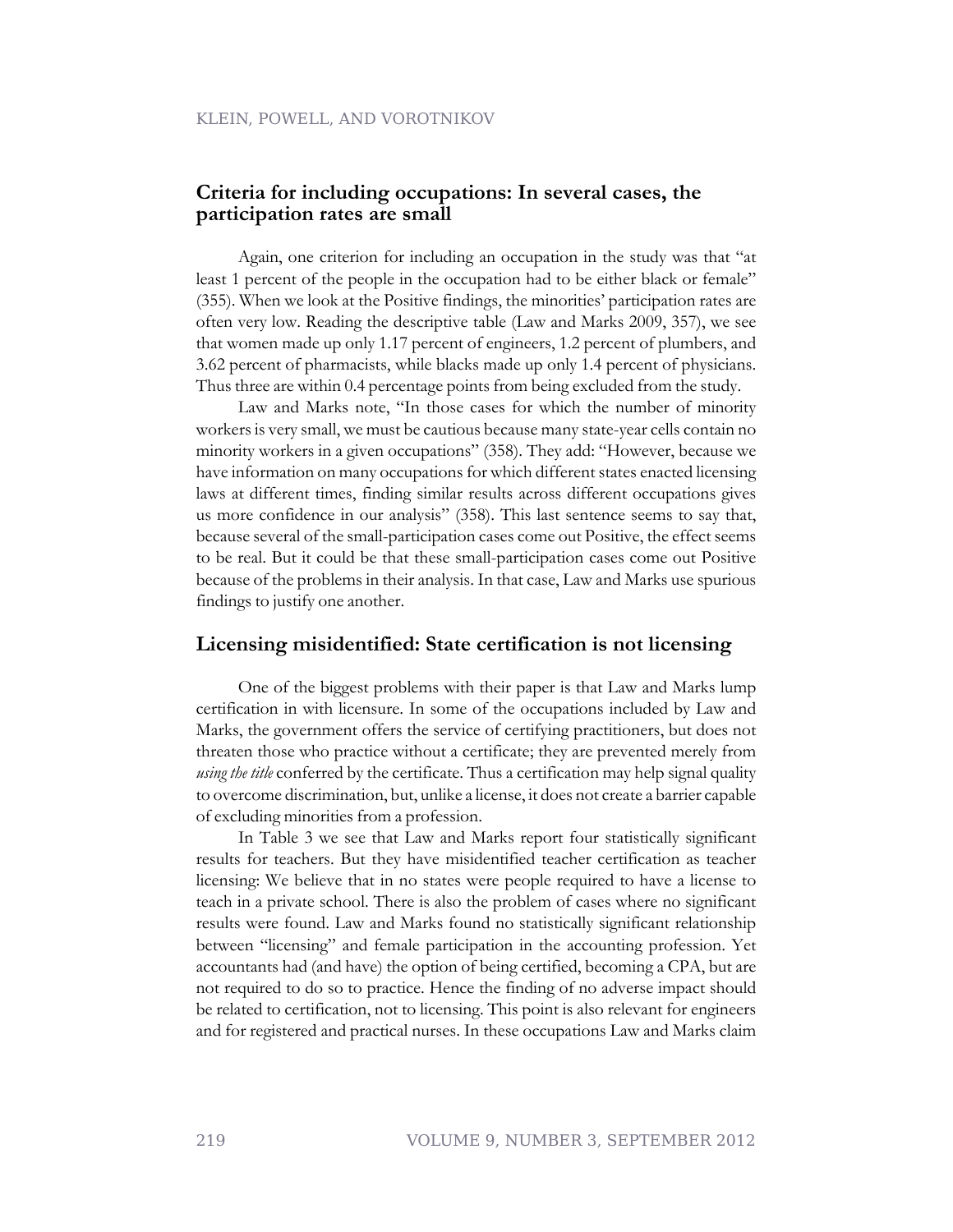that women and blacks benefited from licensure, yet the initial regulation in most states consisted only of certification (*OLLS*, 24). With no barrier to practicing without a certificate, the laws could not hinder minorities from participating in these occupations. It is odd that Law and Marks would use these findings as evidence to support the official rationale for licensing.

*OLLS* explains the distinction between "optional certification" and "compulsory licensing" (24), but then proceeds to use "licensing" sometimes in the narrow sense that distinguishes it from certification and other times in a broad sense that includes certification. Table 1 in *OLLS* is entitled "Occupations Licensed by States and Dates of Licensing Statutes." By comparing the information in the Table to verbal descriptions in the text (at 25 and 64-77), we see clearly that the Table gives the year *of the state's strongest regulation, even if that is mere certification*. Yet Law and Marks proceed to treat the data as though it is all bona fide licensing.

It is particularly troubling that Law and Marks treat nursing certification as if it is licensure because the move from certification to licensure is the topic of the investigation undertaken by Law and Marks in a new working paper (2012). There, they explicitly state: "Regulation of the two nursing professions has evolved in stages, diffusing gradually across states and also becoming stricter over time. … By 1950 for registered nurses and 1960 for practical nurses, the diffusion of *certification (i.e. voluntary licensing)* was complete. During the subsequent decades, regulation of both nursing professions moved towards *mandatory licensure*" (Law and Marks 2012, 6, italics added). Yet in their 2009 paper they claim to find that "licensing" in the Progressive Era helped black practical nurses and female registered nurses despite the fact that their other research admits that they know nursing was not licensed during the Progressive Era.

#### **No measure of restrictiveness**

For the nine occupations listed in Table 2, even when they properly identify licensing, Law and Marks measure only whether an occupation is licensed or not. The degree of restrictiveness of the licenses for each of these occupations varies from state to state and over time in the same state.

For instance, Law and Marks treat a barbering license that requires a threeyear apprenticeship plus hours of schooling in the same way that they treat a barbering license that requires only a one-year apprenticeship. In the case of beauticians, Law and Marks treat a license that requires no minimum education and only 1,000 hours of specialized training the same way as they treat the license that requires four years of high school and 2,500 hours of specialized training (*OLLS*, 66). Large differences in licensing fees and educational requirements certainly have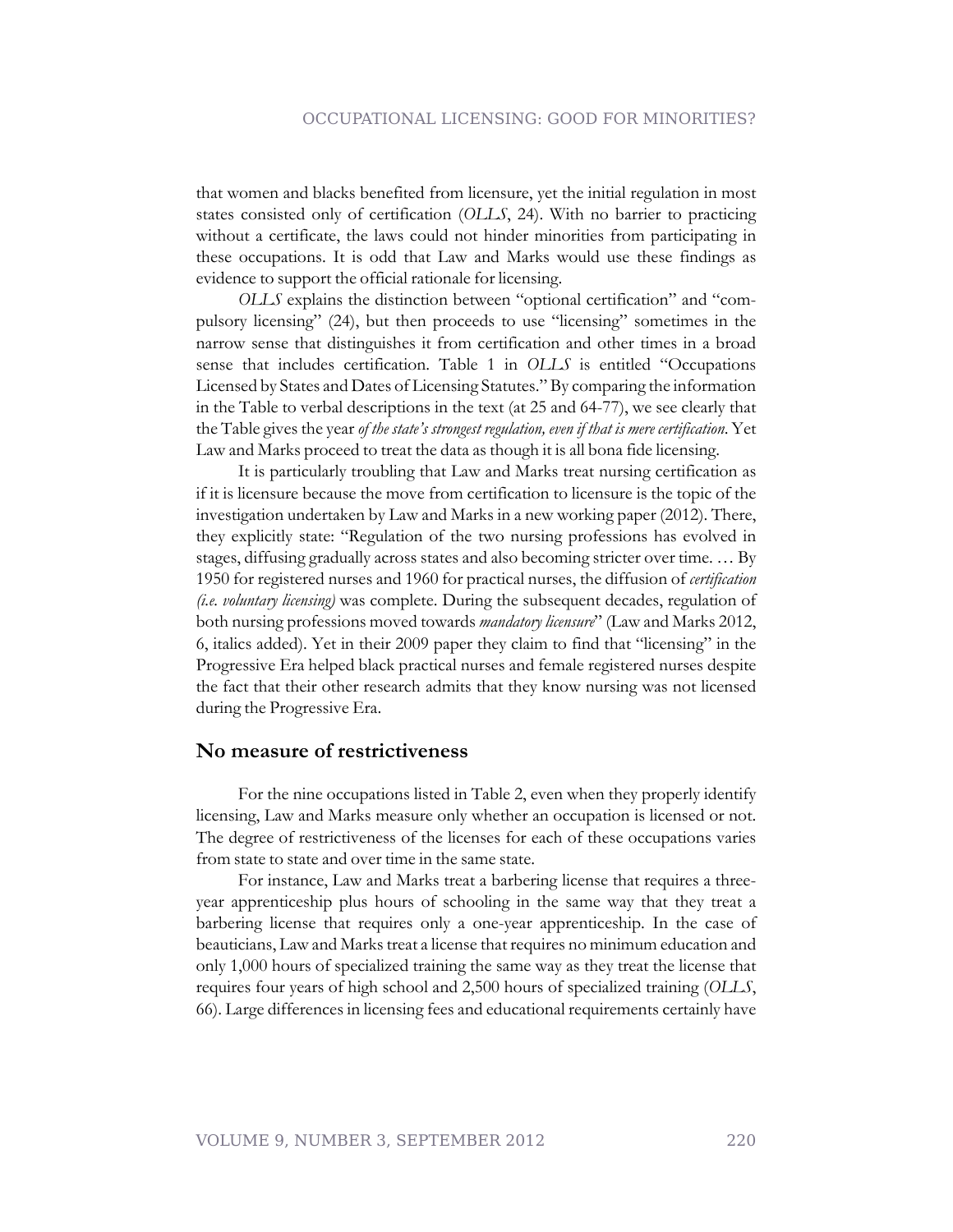the potential to adversely affect poor minorities. Yet the data Law and Marks use has no ability to control for restrictiveness.

The Law and Marks analysis of physicians looks at whether requiring a fouryear medical degree or some pre-med education impacted minorities—mostly arriving at no finding. But physician licenses vary on many margins, not just the two that Law and Marks analyze.<sup>8</sup> It is possible that, on net, licensing had the opposite impact of that shown by Law and Marks, and they just happened to pick one margin of the license that had a different effect.

#### **Most teachers were employed by government**

Two of the eight positive findings in Tables 2 and 3 are for black teachers. One problem with these two positives is the misidentification of certification as licensing. But, moreover, according to the National Center for Education Statistics, of the 1919-1920 instructional staff working in either public or Catholic K-12 schools, 93 percent worked at the public schools.<sup>9</sup>

In his study of licensure's impact on blacks, Richard B. Freeman (1980) controlled for government employment. Questions about the direction of causality are especially relevant when relating two variables that are both forms of government policy. Also, differences between the market for school teachers and private markets for other types of practitioners are large. Furthermore, the notion that teaching quality has been improved by certification requirements has been challenged by many scholars (e.g., Lieberman 2007, ch. 4; Hanushek 2011; Goldhaber and Brewer 2000, 141).

We are not arguing that it is illegitimate to study teachers because government is the main employer. Our claim is that because government is the main employer it is illegitimate to use teachers to speak about the effect of licensing on minorities more generally, as Law and Marks do.

<sup>8.</sup> Vorotnikov (2011) does a panel study of licensing to practice law, examining impact on incomes and service quality. He controls for five different license requirements. Three requirements increased incomes and two had no statistically significant effects. One requirement increased quality and four decreased quality. It would have been misleading to just pick any single one of these requirements and claim it was the effect of licensing.

<sup>9.</sup> The National Center for Education Statistics shows that in 1919-20 instructional staff was 678,000 at the public schools and 49,516 at Catholic schools (Snyder and Dillow 2011).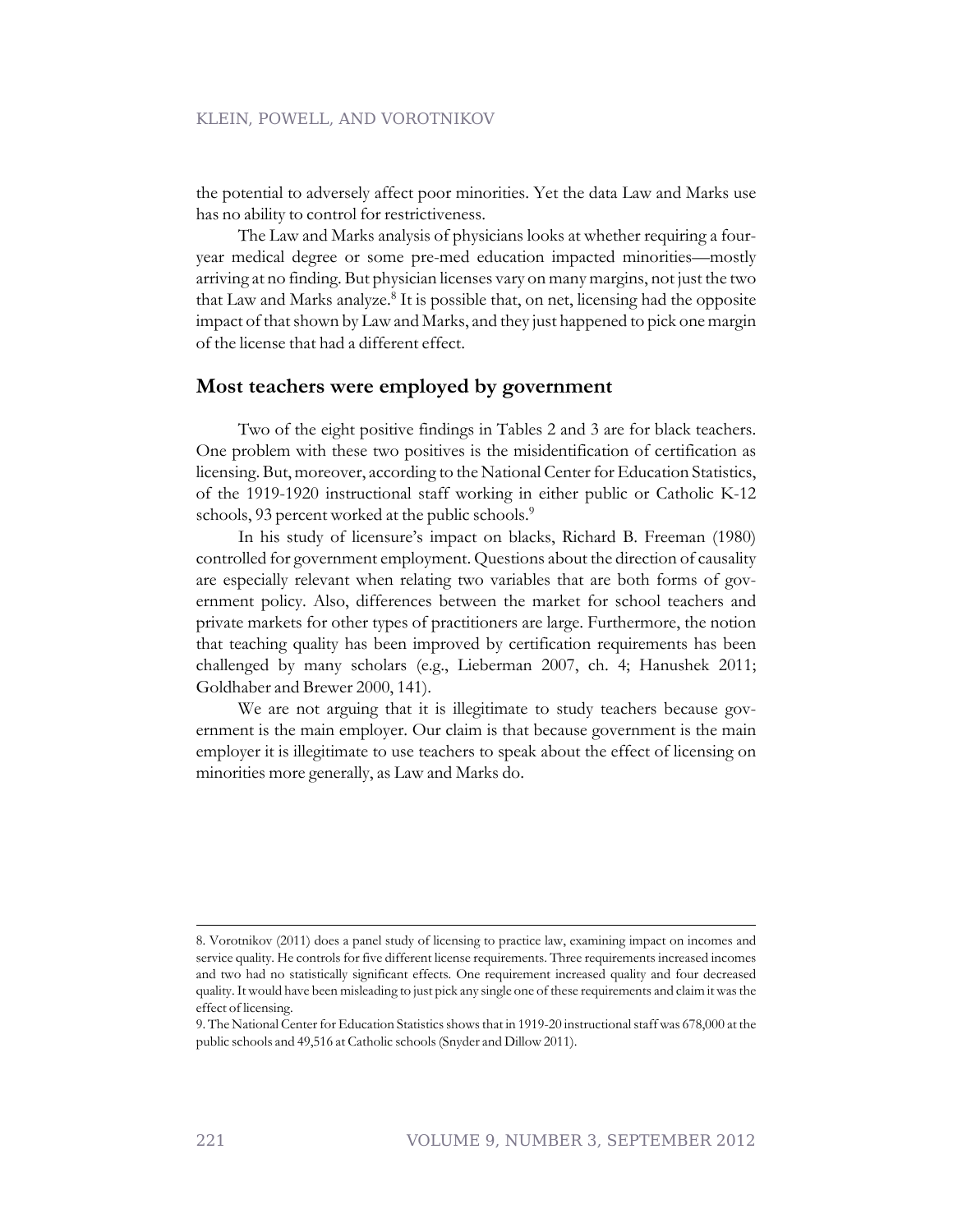#### **Registered nursing: Licensing helped women overcome discrimination?**

One of the eight positives is for women registered nurses. In one of Law and Marks's descriptive tables (2009, 357) we see that, covering the years 1900-1940, women accounted for 97.3 percent of all registered nurses. And yet Law and Marks interpret the finding on registered nurses as evidence in favor of their theory that licensing helped to advance the "minority." On their interpretation, licensing of registered nurses provided women a new and special assurance device, enabling them to overcome discrimination—that is, discrimination in favor of male nurses. Law and Marks do not pause to address the incongruity of their ideas with the findings they invoke.

When Law and Marks come to women in teaching, however, where women made up 78.7 percent (357) and where the finding is *negative*, they *do* pause to notice the gender proportions: "Taken at face value, the results for women are consistent with the standard hypothesis that argues that entry barriers facilitate discrimination. However, we are uncertain as to whether this is the correct interpretation, since in occupations that are disproportionately female, it is unclear which sex is the target of discrimination" (363). Now, for a finding that goes against their view, they bring up a reason to discount it. But that same reason went unmentioned for a finding that supports their view. They cannot have it both ways.

#### **Failure to control for craft/trade unions**

According to Leo Troy (1965, 2), in 1920-21 union membership as a percent of nonagricultural employment was about 19.5 percent. Craft unions were often like guilds serving customers in the marketplace, as opposed to workers seeking collective bargaining. As is well known from standard works such as Sterling Spero and Abram Harris (1931) and many by W. E. B. Du Bois, such unions often played a major role in limiting blacks' access to occupations (Higgs 1980, 85-86). Law and Marks note that "Unequal access to education, union control of entry in certain trades, and imperfect credit markets greatly restricted minority entry into certain high-skilled occupations" (2009, 353).<sup>10</sup> In fact, their lead quote in the article notes "Occupational licensing *coupled with white-dominated craft unions* has been a particularly

<sup>10.</sup> The sentence preceding this quote reads, "Because licensing laws were introduced in the Progressive Era, it is important to interpret our findings in light of the historical facts about labor markets for minority workers" (Law and Marks 2009, 353). However, Law and Marks do not seem to let this historical interpretation prevent them from making general claims about licensure and giving policy advice today.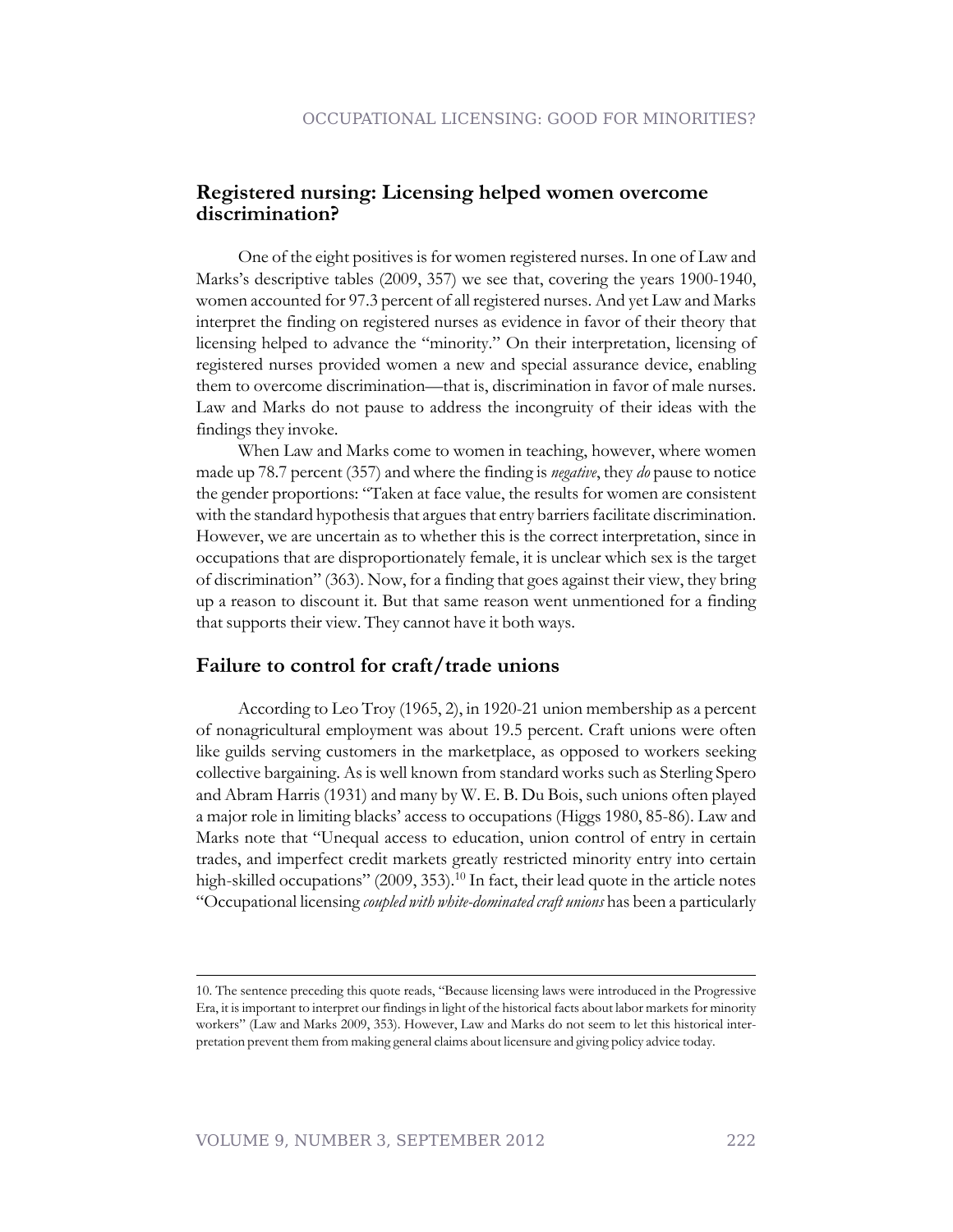effective tool for reducing employment for Negroes" (Williams 1982, 90-91; italics added).

Many, if not most, craft unions had a legacy of discrimination. Law and Marks mention unions only in passing, as quoted above. In the statistical analysis they do not control for the influence of unions. Craft unions were not prevalent among accountants, midwives, physicians, and practical nurses. Yet union membership was prevalent in some occupations where Law and Marks find positive impacts, namely, engineers, pharmacists, plumbers, registered nurses, and teachers.<sup>11</sup> And they were prevalent for beauticians, for which Law and Marks arrived at no finding, and for barbers, for which they found a negative impact.

From the point of view of those seeking to exclude minorities, licensing may have served as a substitute for craft unions. We can imagine that a positive finding by Law and Marks comes not because licensing helps minorities to signal quality, but because licensing was often pursued by exclusionists because minorities had not been excluded by unions. In other words, where unions had been effective, licensing was less keenly pursued by exclusionists. On the conjecture, Law and Marks could find a positive effect of licensing only because they fail to control for the negative effect on minorities that unions were having in states that didn't adopt licensing.

#### **No control for changes in the minority population**

The decades treated by Law and Marks was a period of great interstate migration, particularly by blacks leaving the South. Suppose that states like Illinois that had high black in-migration tended to be states that imposed licensing. It is possible that, after licensing, in-migration increased minority practice in spite of licensure. When testing factors that may have influenced the adoption of licensing, Law and Marks include black/woman share of the labor force (356). But in the difference-in-differences investigation itself they do not have a variable that would control for interstate migration.

#### **Falsification tests**

We performed falsification tests of Law and Marks's findings, in addition to the robustness test performed by Law and Marks (Tables 4 and 5 in Law and Marks 2009, 361-362). The goal of our falsification tests is to explore the possibility that

<sup>11.</sup> Registered nurses only in California and Massachusetts were represented by unions in the beginning of the 20<sup>th</sup> century. The California Nurses Association and the Massachusetts Nurses Association were formed in 1903.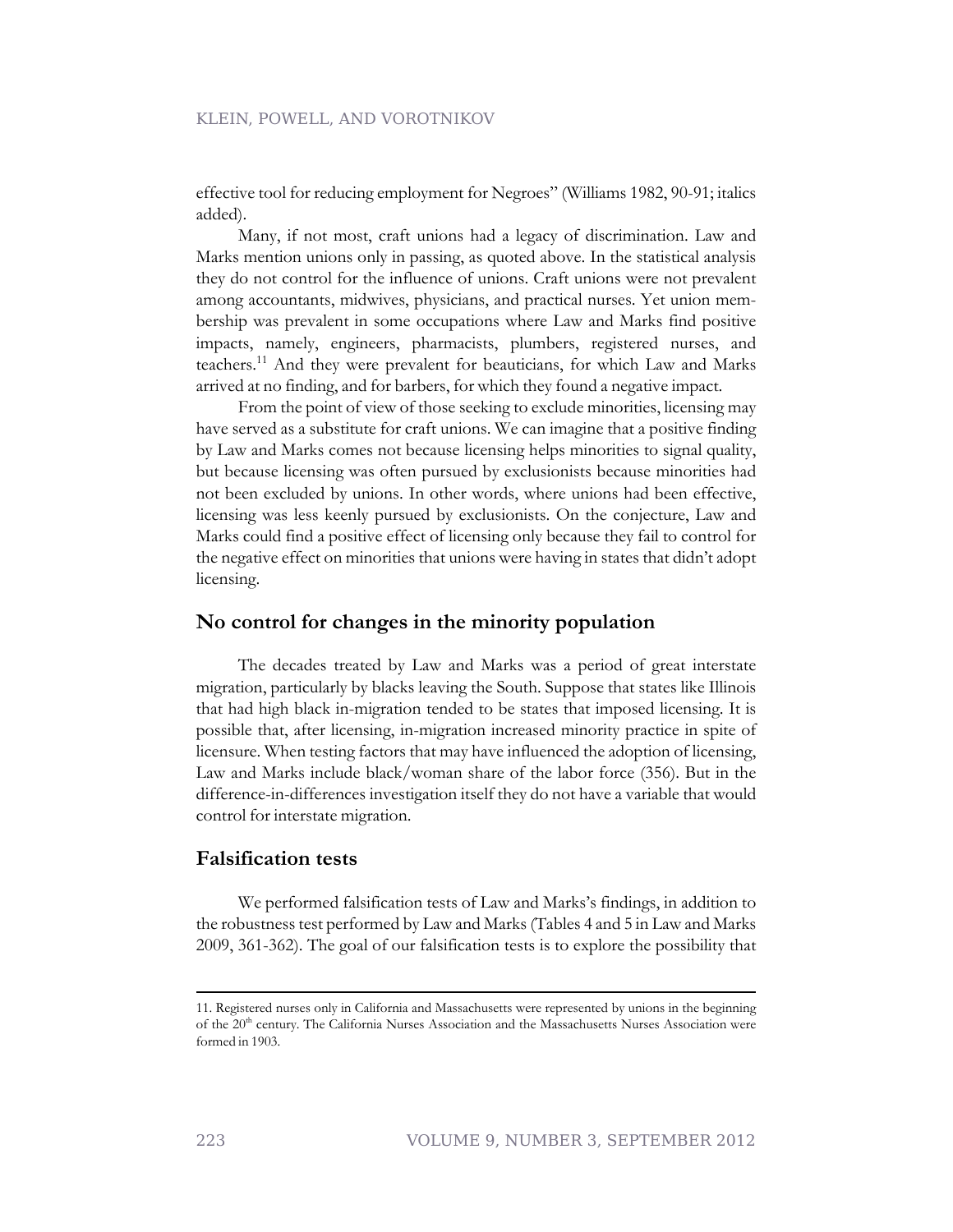Law and Marks's positive findings are simply spurious correlations. The approach we use is common in empirical analysis and includes several steps. First of all, we replicated their findings for engineers, registered nurses, practical nurses, pharmacists, and plumbers, for whom Law and Marks found positive and statistically significant effects. Our results differed from Law and Marks's findings for black practical nurses. The effect was negative and statistically insignificant instead of being positive and significant. Our other results were similar to those obtained by Law and Marks.

In the next step, we estimated a series of regressions where for every profession we used non-matching regulations. The idea was to determine whether we could find positive and statistically significant effects of licensing regulations if we used regulations that were unrelated to the profession of interest. Positive and significant findings would mean that the data was too noisy. First we estimated how licensing regulations that were introduced in engineering, nursing, and pharmaceutical professions affected minorities in the plumbing profession and vice versa giving us a total of 16 regressions. We found that non-matching regulations from other professions had positive and statistically significant effect on females in 38 percent of the cases (our Table 4, Panel A.). This number should be at most 10 percent.

| Panel A.                 |                                                |                                                        |                                                       |                                                  |                                                 |
|--------------------------|------------------------------------------------|--------------------------------------------------------|-------------------------------------------------------|--------------------------------------------------|-------------------------------------------------|
| Profession               | Examined<br>under<br>engineers'<br>regulations | Examined<br>under<br>registered nurses'<br>regulations | Examined<br>under<br>practical nurses'<br>regulations | Examined<br>under<br>pharmacists'<br>regulations | Examined<br>under  <br>plumbers'<br>regulations |
| Engineers                | XX                                             | X                                                      | X                                                     | X                                                | 0.12                                            |
| <b>Registered Nurses</b> | 0.40                                           | XX                                                     | X                                                     | X                                                | X                                               |
| Pharmacists              | 0.15                                           | 0.25                                                   | X                                                     | XX                                               | X                                               |
| Plumbers                 | 0.12                                           | X                                                      | 0.34                                                  | X                                                | XX                                              |

|  | TABLE 4. Results of the simulation analysis |  |
|--|---------------------------------------------|--|
|  |                                             |  |

Note: Correlation of the non-matching and the original regulations are provided for cases with positive and statistically significant findings. x - indicates cases with non-significant findings. xx - indicates cases where the regulations match the professions.

| l'anei d.                   |                          |                                                                                      |         |                                                                                                               |      |  |
|-----------------------------|--------------------------|--------------------------------------------------------------------------------------|---------|---------------------------------------------------------------------------------------------------------------|------|--|
| Profession                  | Number of<br>simulations | Percentage of<br>cases with<br>positive and<br>statistically<br>significant findings |         | Correlation of randomly generated and real<br>regulations for cases with<br>positive and significant findings |      |  |
|                             |                          |                                                                                      | Average | Min.                                                                                                          | Max. |  |
| Engineers                   | 50                       | 40%                                                                                  | 0.27    | 0.06                                                                                                          | 0.52 |  |
| Registered<br><b>Nurses</b> | 50                       | $12\%$                                                                               | 0.21    | 0.17                                                                                                          | 0.29 |  |
| Pharmacists                 | 50                       | 26%                                                                                  | 0.20    | 0.05                                                                                                          | 0.33 |  |
| Plumbers                    | 50                       | 36%                                                                                  | 0.21    | $-0.05$                                                                                                       | 0.43 |  |

 $\overline{p}$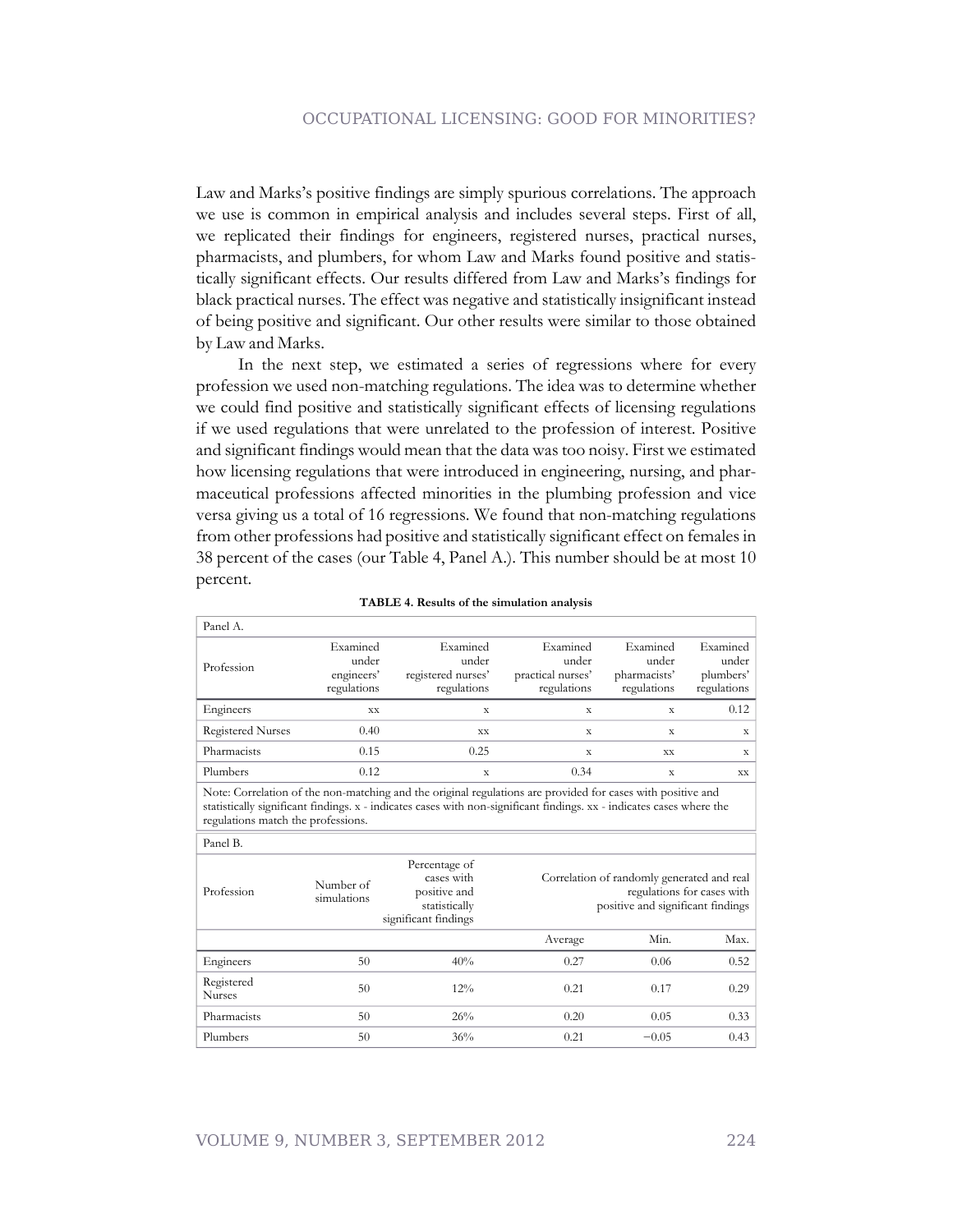Additionally, we estimated a series of fifty regressions for each profession with randomly generated regulations. These regulations had positive and statistically significant effects on females in more than 10 percent of the cases in each profession and varied from 12 to 40 percent (see Table 4, Panel B.). Based on these findings we conclude that, consistent with our other criticisms, the data used by Law and Marks in the analysis was of low quality, and the positive effects that they found were most likely spurious correlations.

The results of our falsification tests can be replicated by using the Stata code provided online **[here.](https://www.dropbox.com/s/tk4q89emotniuw2/Falsification%20Test.zip)**

# **Alternative evidence ignored by Law and Marks**

There is much textual evidence that some of the leaders and interest groups behind licensing had discriminatory intent. Law and Marks (2009, 352, 353) acknowledge that some scholars have made this claim and briefly explain the reasoning behind it, but they do not actually acknowledge that this sort of textual evidence may be mounted. After summarizing their statistical results they say: "Hence, the conventional wisdom about how licensing affects minorities is not well supported, at least during the Progressive Era" (364). The implication is that, because the conventional wisdom is not supported by their statistical analysis, it is not well supported. No other evidence is considered.

Plumbing is one of the occupations included in their study. Law and Marks never consider the abundance of evidence like the following 1905 letter in *Plumbers' Journal* about a state licensing law that would eliminate blacks from the occupation:

The Negro is a factor in this section, and I believe the enclosed Virginia state plumbing law will entirely eliminate him and the impostor from following our craft and I would suggest to the different locals that if they would devote a little time and money they would be able to secure just as good if not a better law in their own state. (quoted in Bernstein 1994, 96-97)

Many other samples of such discriminatory intent are easily found (see Bernstein 2001, ch. 2; Williams 2011, ch. 5; and Freeman 1980, 166-167). As for discrimination against women, in Arkansas and Georgia women were denied access to the bar until 1911 (Abel 1989, 69).

Law and Marks (353-354) cite several studies that indicate adverse effects on minorities (including Frech 1975; Sorkin 1977; Dorsey 1980 and 1983; and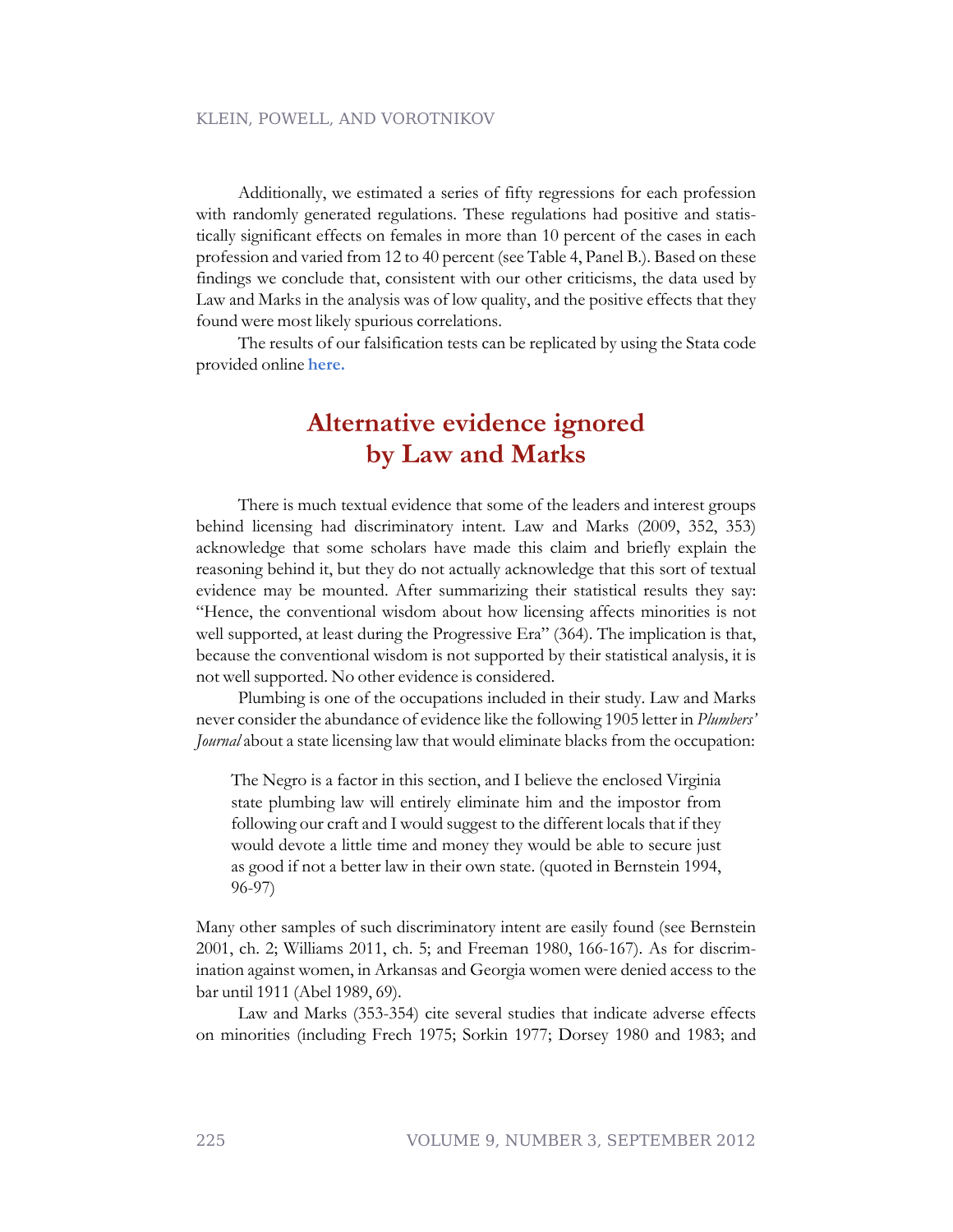Federman et al. 2006). But Law and Marks discount those studies, saying that their own study "allows us to speak more generally than previous studies about the impact of licensing on minority representation" (354). When Law and Marks come to their scholarly judgment, any such textual evidence of discriminatory intent, as well as the other evidence contained by the cited studies, seems to count for very little.

Another curious omission from the Law and Marks article is Freeman's chapter in the book *Occupational Licensure and Regulation* (Rottenberg, ed., 1980), a landmark in scholarship on licensing. In that chapter, "The Effect of Occupational Licensure on Black Occupational Attainment," Freeman conducts a statistical study of "the U.S. South in the period from the 1890s to 1960, during which whitedominated southern states often enacted or applied licensure laws discriminatorily" (165). Freeman says that his findings suggest "that, during the period of black disenfranchisement in the South, occupational licensure was a reasonably successful tool for reducing black employment in craft jobs, roughly as intended by many of its proponents" (170).

# **Law and Marks ignore the theoretical debate over licensing**

Law and Marks discount the critical literature in another way. They write: "Finally, unlike the existing literature, our study has a clearly articulated alternative hypothesis. Theoretically, licensing regulation may increase the presence of minorities in occupations for which information about worker quality is an issue" (354).

Law and Marks act as though the quality-assurance rationale is something that the critical literature has neglected. In their introduction, after briefly treating the critical literature, they write:

However, this [rent-seeking, etc.] is not the only role that licensing may play. Since Arrow (1963), economists have recognized that licensing can help solve informational asymmetries about occupational quality (Akerlof 1970; Leland 1979; Law and Kim 2005). If uncertainty about worker quality gives rise to statistical discrimination over observable characteristics like sex or race, then licensing regulation that serves as an imprimatur of quality can increase the presence of minority workers in regulated occupations…. (Law and Marks 2009, 352)

Thus, Law and Marks invoke the official rationale for licensing. The right way to view the critical literature is as a revisionist interpretation of licensing. The critical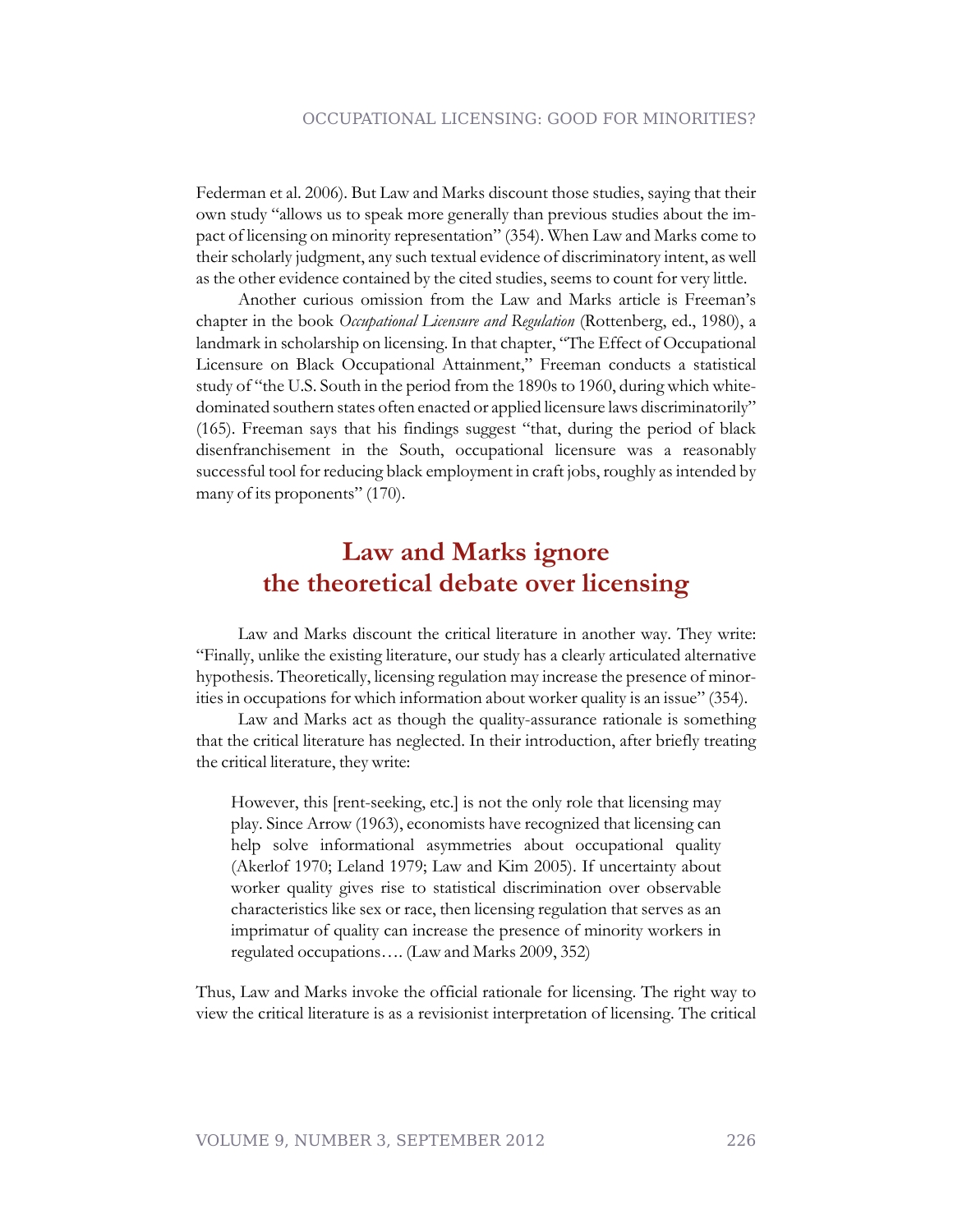literature builds on and pivots off the theoretical perspective highlighted by Law and Marks.

The critical literature is powerful because, while it accepts that trust and assurance are real problems, it so often shows that occupational licensing is not necessary to ensure trustworthiness—there are many private, voluntary practices and institutions for doing so—and that licensing requirements are often ill-suited to ensuring ongoing trustworthiness. Milton Friedman (1962, ch. 9) prominently articulated the case that licensing, while reducing freedom and imposing significant costs, achieves little in the way of quality and safety assurance that cannot be achieved by voluntary state certification. In discussion of reform options, Friedman focuses on the step from licensing to voluntary state certification. Under the certification system people are free to practice without a state certificate. Licensure, in contrast, bans practice until government permission is conferred on the individual.

Although one would never know it reading Law and Marks, the idea that voluntary seals of approval can work well, while avoiding many of the bad consequences of abridging the freedom of contract, has been noted by authors they cite. Hayne Leland concedes: "Under certification buyers have a wider range of choices…they can buy low-quality goods or services if they wish" (Leland 1980, 283). In his famous "Lemons" paper, George Akerlof (1970) discusses examples of "Counteracting Institutions" that undo the model; one such institution mentioned is licensing but he also discusses voluntary methods including guarantees, brand names, and chain stores. Finally, Kenneth Arrow (1963), too, repeatedly acknowledges shortcomings of licensing, including shortcomings in relation to certification (five pertinent quotations are gathered in Svorny 2004, 291).

Law and Marks also give no space to the idea that the demand for assurance elicits a supply of assurance (Klein 2012, ch. 12), and they show little concern as to whether licensing requirements are actually effective in ensuring ongoing trustworthiness. They essentially ignore the theoretical debate over licensing, a debate that goes back at least to Adam Smith's vehement opposition to such privileges (e.g., Smith 1776, 138). Instead, Law and Marks merely affirm the official rationale for licensing.

Furthermore, in many cases of licensure, it is unclear that Law and Marks's signaling theory fits actual practice. First, some economists argue that success in fulfilling all licensing requirements is unrelated to the skills needed for successful job performance (Dorsey 1983, 179; Gellhorn 1976, 12-18; Barton 2001 and 2003; Summers 2007). Second, the empirical evidence on licensure is mixed over whether licensure increases or decreases the quality received by consumers (Kleiner 2006; Pagliero 2008; Barker 2008; Powell and Vorotnikov 2011). Also, it is clear that for some requirements licensing is redundant as a quality signal. Law and Marks find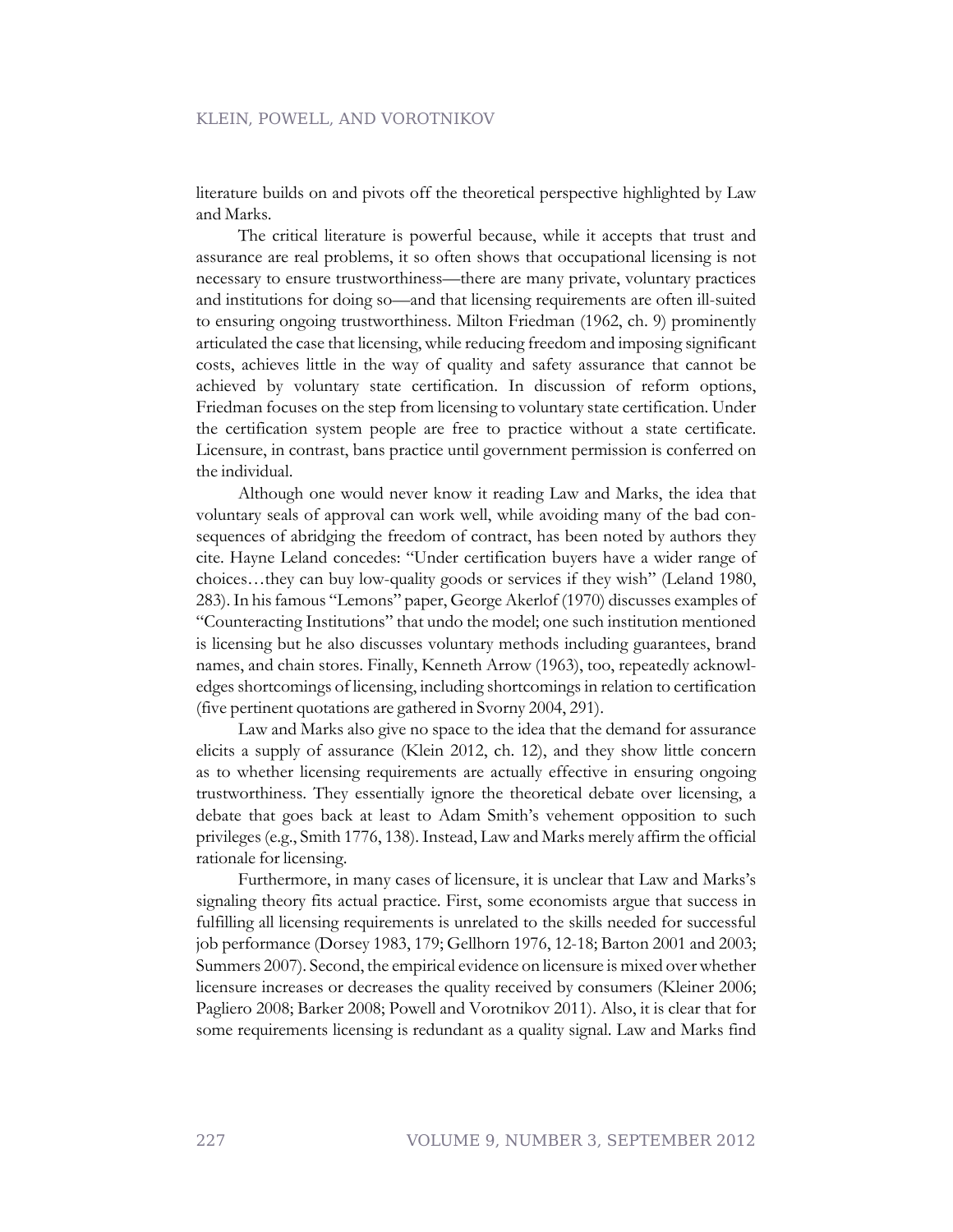the introduction of the requirement of a high school diploma for teachers helped blacks. Presumably the diploma itself would serve as the signal of quality. The same applies to requiring a four-year medical degree for a physician's license.

### **Conclusion**

The article by Law and Marks suggests that licensure did not tend to affect minorities adversely, even that it may have tended to benefit them. Their statistical investigation is rife with problems. First, the data upon which it is based includes both licensed and unlicensed practitioners, but we have strong evidence that in licensing states unlicensed practice was widespread. A fallback assumption that Law and Marks would perhaps invoke, that whites and blacks had similar rates of unlicensed practice (as well as men and women), is untenable because blacks surely had much higher rates of unlicensed practice. Hard numbers from a 1953 Maryland Senate investigation about plumbers show that only 2.1% of black Censusreported plumbers were licensed, whereas 51.8% of white plumbers were licensed. The example might be an extreme case, but it exemplifies the reality that rates of licensing among practitioners were usually higher, and probably much higher, for whites than for blacks, and probably likewise for men than women. This matter alone—which Law and Marks never acknowledge—could explain why their method would produce a spurious result that licensing did not typically harm minorities and sometimes even helped them.

We have made numerous additional criticisms: There is doubt about the accuracy of their data on when occupations were licensed. The criteria for including an occupation in the study suffer from a sample selection bias. We have catalogued at least eight problems with the analysis of their data, and several of the problems would create a bias in the direction of finding occupational licensing not detrimental to minorities. The problems could well have led Law and Marks to a result of "no finding" in cases in which the actual impact on blacks and women were negative.

As for the cases where Law and Marks found a positive impact, Table 5 provides a checklist as to whether the analytical problem gives reason for doubt. Law and Marks claim that we should have confidence in their findings, despite very low minority participation rates in some occupations, since the findings are similar across a range of occupations that adopted licensing at different times. In only three cases, however, did they have a positive finding that did not come from a small sample size. In two of these cases, those of black practical nurses and female registered nurses, we (and Law and Marks) know that their "licensing" data was mere certification, not licensure. The other case, that of black teachers,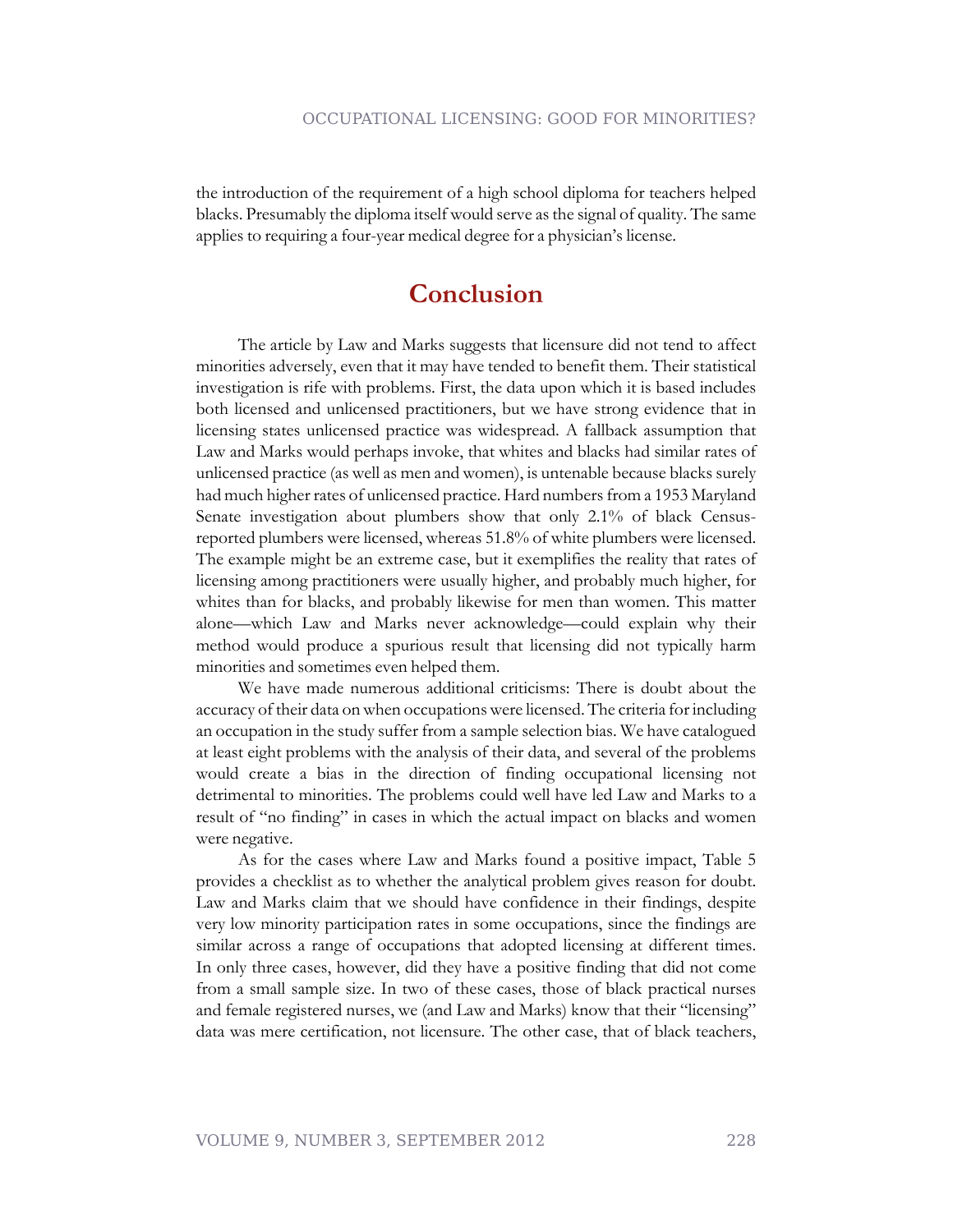also involves a conflation of certification and licensing as well as the concern that government was the main employer. We thus find it hard to argue that Law and Marks had a single meaningful positive finding, let alone a reliably consistent finding that would allow them to speak generally about the impact of occupational licensure on minorities.

We have also applied falsification tests to their findings, finding that randomly generated dates of regulation were able to achieve positive and significant findings for minorities in enough cases to indicate that Law and Marks's positive results are likely the result of similar spurious correlations. Unless better evidence is offered, there is no reason to abandon the conventional view that licensure generally harms minorities.

|                                        | Positive finding       |            |          |           |             |          |                |
|----------------------------------------|------------------------|------------|----------|-----------|-------------|----------|----------------|
|                                        | <b>Blacks</b>          |            | Women    |           |             |          |                |
| Problem                                | Prac.<br><b>Nurses</b> | Physicians | Teachers | Engineers | Pharmacists | Plumbers | Reg.<br>Nurses |
| Enforcement is<br>not perfect          | X                      | X          | X        | X         | X           | X        | X              |
| Small participation rate               |                        | X          |          | X         | X           | X        |                |
| Certification is<br>not licensing      | X                      |            | X        | X         |             |          | X              |
| Licensing requirements<br>varied/light | $\mathbf{X}$           |            |          | X         | X           | X        | X              |
| This "minority"<br>dominated           |                        |            |          |           |             |          | X              |
| Government<br>employed most            |                        |            | X        |           |             |          |                |
| Unions may be significant              |                        |            | X        |           |             | X        | X              |

**TABLE 5. Problems for the "positives" in Law and Marks**

## **References**

**Abel, Richard L**. 1989. *American Lawyers*. New York: Oxford University Press.

- **Akerlof, George A**. 1970. The Market for "Lemons": Quality Uncertainty and the Market Mechanism. *Quarterly Journal of Economics* 84: 488-500.
- **Alchian, Armen A., and Reuben A. Kessel**. 1962. Competition, Monopoly, and the Pursuit of Pecuniary Gain. In *Aspects of Labor Economics*, ed. H. Gregg Lewis, 157-184. Princeton: Princeton University Press.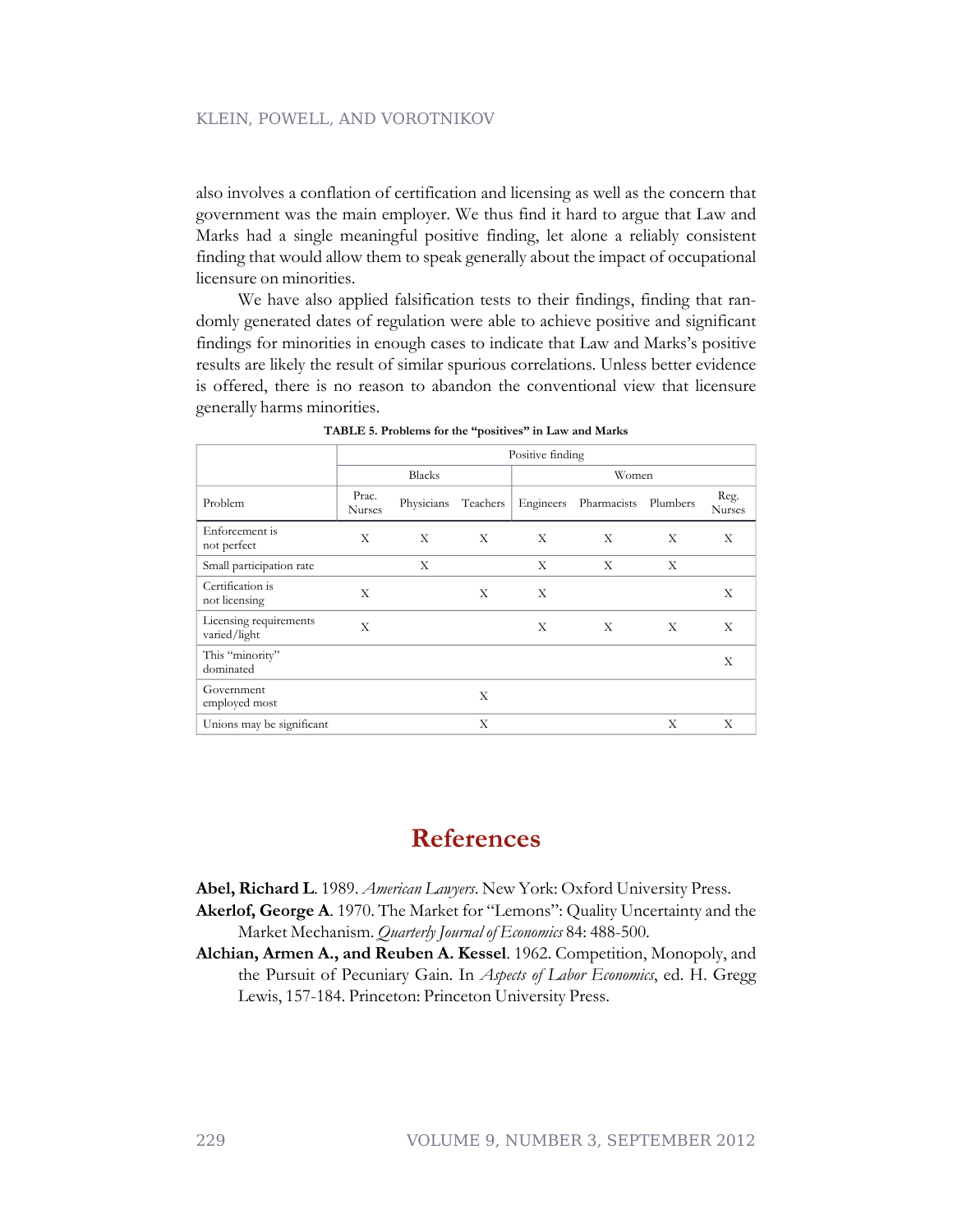- **Arrow, Kenneth J**. 1963. Uncertainty and the Welfare Economics of Medical Care. *American Economic Review* 53: 941-973.
- **Barker, David**. 2008. Ethics and Lobbying: The Case of Real Estate Brokerage. *Journal of Business Ethics* 80(1): 23-35.
- **Barton, Benjamin H**. 2001. Why Do We Regulate Lawyers?: An Economic Analysis of the Justifications for Entry and Conduct Regulation. *Arizona State Law Journal* 33: 429-490.
- **Barton, Benjamin H**. 2003. An Institutional Analysis of Lawyer Regulation: Who Should Control Lawyer Regulation—Courts, Legislatures, or the Market? *Georgia Law Review* 37: 1167-1250.
- **Beito, David T**. 2000. *From Mutual Aid to the Welfare State: Fraternal Societies and Social Services, 1890-1967*. Chapel Hill: University of North Carolina Press.
- **Bernstein, David E**. 1994. Licensing Laws: A Historical Example of the Use Of Government Regulatory Power Against African-Americans. *San Diego Law Review* 31(Feb.): 89-104.
- **Bernstein, David E**. 2001. *Only One Place of Redress: African Americans, Labor Regulations, and the Courts*. Durham, N.C.: Duke University Press.
- **Council of State Governments**. 1952. *Occupational Licensing Legislation in the States*. Chicago: Council of State Governments.
- **Dorsey, Stuart**. 1980. The Occupational Licensing Queue. *Journal of Human Resources* 15: 424-434.
- **Dorsey, Stuart**. 1983. Occupational Licensing and Minorities. *Law and Human Behavior* 7: 171-181.
- **Federman, Maya N., David E. Harrington, and Kathy J. Krynski**. 2006. The Impact of State Licensing Regulations on Low-Skilled Immigrants: The Case of Vietnamese Manicurists. *AEA Papers and Proceedings* 96(2): 237-241.
- **Frech, H. E**. 1975. Occupational Licensing and Health Care Productivity: The Issues and the Literature. In *Health Manpower and Productivity*, ed. John A. Rafferty, 119-142. Lexington, Mass.: D.C. Heath & Co.
- **Freeman, Richard B**. 1980. The Effect of Occupational Licensure on Black Occupational Attainment. In *Occupational Licensure and Regulation*, ed. Simon Rottenberg, 165-179. Washington, D.C.: American Enterprise Institute.
- **Friedman, Milton**. 1962. *Capitalism and Freedom*. Chicago: University of Chicago Press.
- **Gellhorn, Walter**. 1976. The Abuse of Occupational Licensing. *University of Chicago Law Review* 44(6): 6-27.
- **Goldhaber, Dan D., and Dominic J. Brewer**. 2000. Does Teacher Certification Matter? High School Teacher Certification Status and Student Achievement. *Educational Evaluation and Policy Analysis* 22(2): 129-145.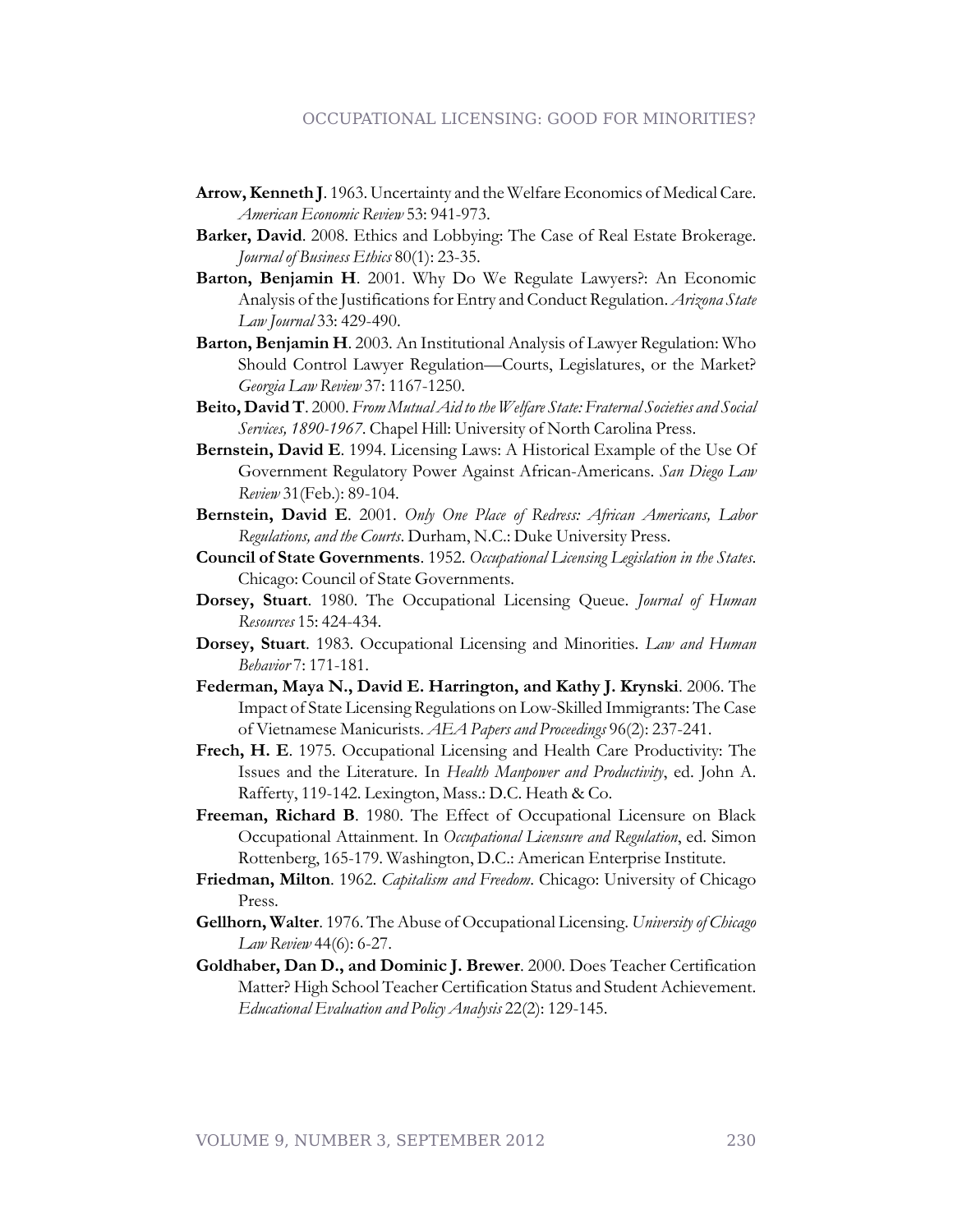- **Hanushek, Eric**. 2011. The Economic Value of Higher Teacher Quality. *Economics of Education Review* 30(3): 466-479.
- **Higgs, Robert**. 1980. *Competition and Coercion: Blacks in the American Economy, 1865-1914*. Chicago: University of Chicago Press.
- **IPUMS-USA**. 2010. Steven Ruggles, J. Trent Alexander, Katie Genadek, Ronald Goeken, Matthew B. Schroeder, and Matthew Sobek. *Integrated Public Use Microdata Series: Version 5.0* [Machine-readable database]. Minneapolis: University of Minnesota.
- **Kessel, Reuben A**. 1958. Price Discrimination in Medicine. *Journal of Law and Economics* 1: 20-53.
- **Kessel, Reuben A**. 1970. The AMA and the Supply of Physicians. *Law and Contemporary Problems* 35: 267-283.
- **Klein, Daniel B**. 2012. *Knowledge and Coordination: A Liberal Interpretation*. New York: Oxford University Press.
- **Kleiner, Morris M**. 2006. *Licensing Occupations: Ensuring Quality or Restricting Competition?* Kalamazoo, Mich.: W. E. Upjohn Institute for Employment Research.
- **Law, Marc T., and Sukkoo Kim**. 2005. Specialization and Regulation: The Rise of Professionals and the Emergence of Occupational Licensing Regulation. *Journal of Economic History* 65(3): 723-756.
- **Law, Marc T., and Mindy S. Marks**. 2009. Effects of Occupational Licensing Laws on Minorities: Evidence from the Progressive Era. *Journal of Law and Economics* 52: 351-366.
- **Law, Marc T., and Mindy S. Marks**. 2012. Certification vs. Licensure: Evidence from Registered and Practical Nurses in the United States, 1950-1970. Working paper. **[Link](http://faculty.ucr.edu/~mmarks/Papers/law2012certification.pdf)**
- **Leland, Hayne**. 1979. Quacks, Lemons and Licensing: A Theory of Minimum Quality Standards. *Journal of Political Economy* 87: 1328-1346.
- **Leland, Hayne**. 1980. Minimum-Quality Standards and Licensing in Markets with Asymmetric Information. In *Occupational Licensure and Regulation*, ed. Simon Rottenberg, 264-284. Washington, D.C.: American Enterprise Institute.
- **Lieberman, Myron**. 2007. *The Educational Morass*. Lanham, Md.: Rowman and Littlefield Education.
- **Marshall, Ray**. 1965. *The Negro and Organized Labor*. New York, London, and Sydney: John Wiley & Sons, Inc.
- **Northrup, Herbert R**. 1944. *Organized Labor and the Negro*. New York and London: Harper & Brothers Publishers.
- **Pagliero, Mario**. 2005. *What Is the Objective of Professional Licensing? Evidence from the US Market for Lawyers*. Ph.D. thesis, Department of Economics, London Business School.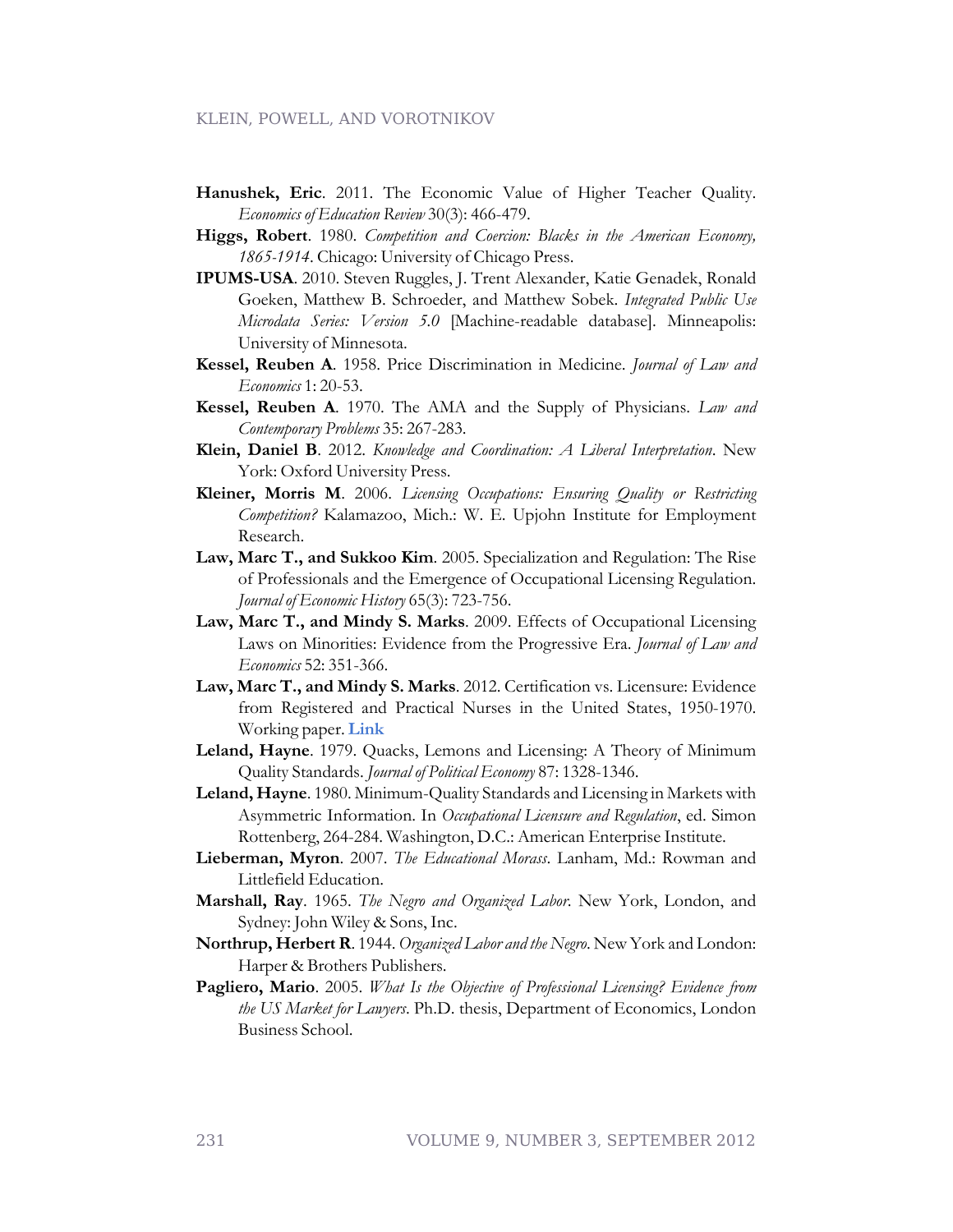- **Powell, Benjamin, and Evgeny Vorotnikov**. 2011. Real Estate Continuing Education in Massachusetts: Rent Seeking or Consumer Protection? *Eastern Economic Journal* 38: 57-73.
- **Rottenberg, Simon**, ed. 1980. *Occupational Licensure and Regulation*. Washington, D.C.: American Enterprise Institute.
- **Smith, Adam**. 1976 [1776]. *The Wealth of Nations*, 2 vols. New York: Oxford University Press.
- **Snyder, Thomas D., and Sally A. Dillow**. 2011. *Digest of Education Statistics: 2010*. Washington, D.C.: National Center for Education Statistics.
- **Sorkin, Alan L**. 1977. *Health Manpower: An Economic Perspective*. Lexington, Mass.: Lexington Books.
- **Spero, Sterling D., and Abram L. Harris**. 1931. *The Black Worker: The Negro and the Labor Movement*. New York: Columbia University Press.
- **Stephenson, E. Frank, and Erin E. Wendt**. 2009. Occupational Licensing: Scant Treatment in Labor Texts. *Econ Journal Watch* 6(2): 181-194. **[Link](http://econjwatch.org/articles/occupational-licensing-scant-treatment-in-labor-texts)**
- **Summers, Adam B**. 2007. Occupational Licensing: Ranking the States and Exploring Alternatives. *Policy Study* 361. August. Reason Foundation (Los Angeles). **[Link](http://reason.org/news/show/1002854.html)**
- **Suzuki, Peter**. 1985. Vernacular Cabs: Jitneys and Gypsies in Five Cities. *Transportation Research A* 19: 337-347.
- **Suzuki, Peter**. 1995. Unregulated Taxicabs. *Transportation Quarterly* 49(Winter): 12-38.
- **Svorny, Shirley**. 2004. Licensing Doctors: Do Economists Agree? *Econ Journal Watch* 2(1): 279-305. **[Link](http://econjwatch.org/articles/licensing-doctors-do-economists-agree)**
- **Troy, Leo**. 1965. *Trade Union Membership, 1897-1962*. New York: National Bureau of Economic Research.
- **Vorotnikov, Evgeny S**. 2011. The Adverse Consequences of Entry Regulation in the Legal Profession. Working paper.
- **Wilgus, Horace L**. 1908. Legal Education in the United States. *Michigan Law Review* 6(8): 647-682.
- **Williams, Walter E**. 1982. *The State Against Blacks*. New York: McGraw Hill.
- **Williams, Walter E**. 2011. *Race and Economics: How Much Can Be Blamed on Discrimination?* Stanford, Calif.: Hoover Institution Press.